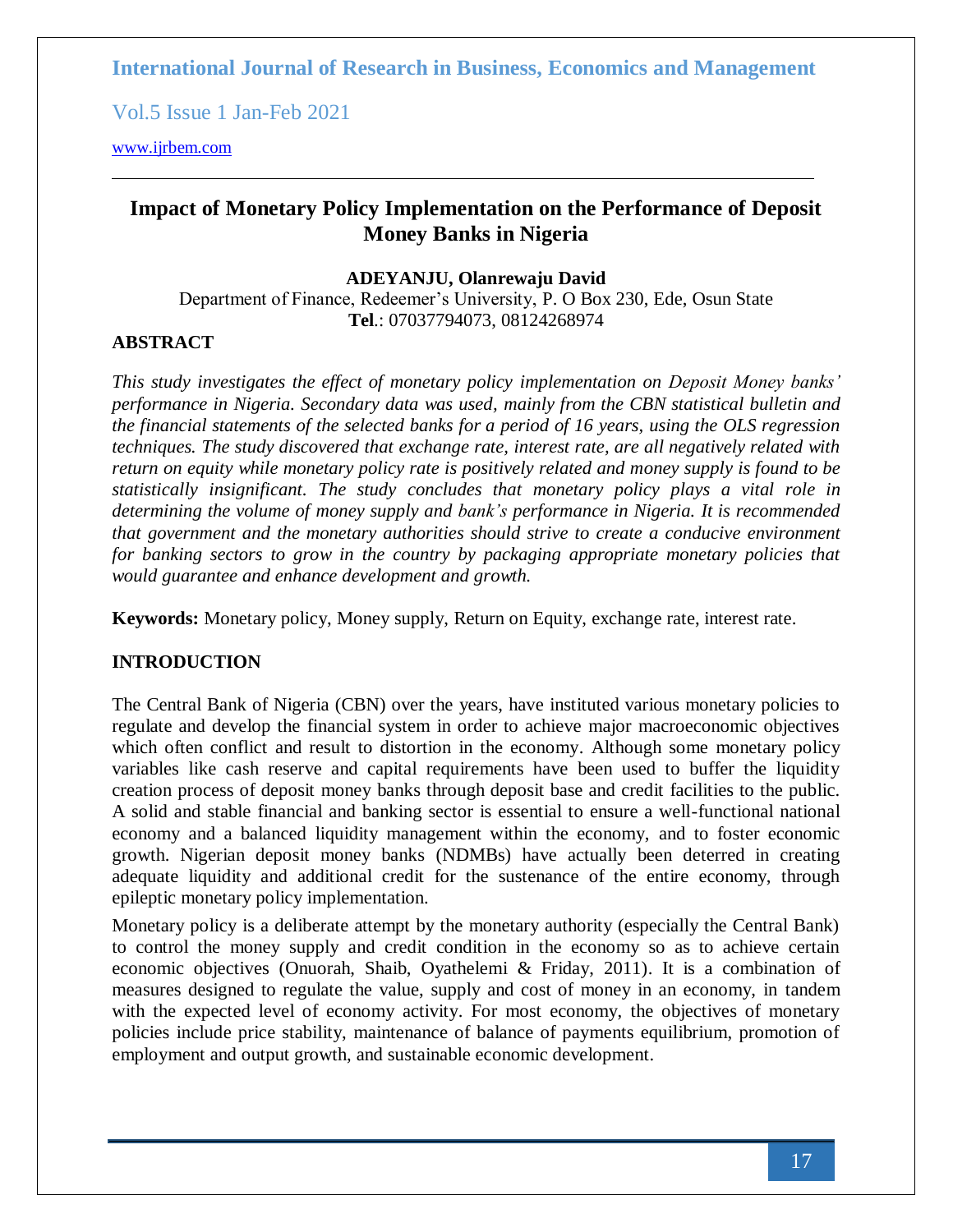Vol.5 Issue 1 Jan-Feb 2021

#### [www.ijrbem.com](http://www.ijrbem.com/)

The smoothing of the business cycle, preventing financial crisis and stabilizing long term interest rates and the real exchange rate have been identified recently as other supplementary objectives of monetary policy because of the recent global financial crisis which engulfed major developing and emerging economy in the world (Mishara & Pradhan, 2008).

The major targets of monetary policy include the control of money supply and credit creation, by the Central Bank through instruments such as monetary policy rate, open market operation, variable reserve requirements, selective credit control, moral suasion, publicity, etc. Some objectives are conflicting one way or the other, but consistent with the goals of government. For example, the objectives of price stability often conflicts with the objectives of interest rate stability and high short run employment (Solomon, 2012).

Monetary policy rate has positively affected the performance of NDMBs. By manipulating these instruments, Central Bank influences the rate of growth of the money supply, the level of lending rate, security prices, credit availability and liquidity creation from banks (Okoye & Eze, 2013).

Generally, macroeconomic policies in developing countries are designed to stabilize the economy, stimulate growth and reduce poverty (Fischer, 1993; Forbes 2000). In Nigeria, in ensuring monetary stability, the Central Bank, through the DMBs implements policies that guarantee the orderly development of the economy through appropriate changes in the level of money supply. The reserves of the banks are influenced by the Central Bank through its various monetary policies (Ajie & Nenbee, 2010).

Ajayi (1978) emphasized that the instrument of monetary policy will vary depending on the state of the economy. Schwartz (1969) said that the three criteria often used in judging the short term target of any monetary instrument are its measurability, controllability and easy use of its instrument as an indicator of monetary conditions.

Crockett (1973) posits that the main techniques by which the Central Bank may achieve monetary policy objectives are through market intervention and portfolio constraints. Classifying monetary instruments into quantitative and qualitative tools, Ramlett (1969) remarked that though quantitative tools operate customarily by influencing the cost, volume and availability of bank reserves and thereby affecting the supply of credits, the effect is generally impaired and impersonal; while Qualitative tools typically seek to regulate the demand for credit of specific users and are therefore selective.

Monetary policy instruments can also be classified into traditional, direct control and qualitative methods. The traditional instruments require the existence of a developed and a properly functioning money market and these are confined to the short-term (Ndiomu, 1993). The direct control instrument are non-market weapons used in well-developing countries to strike at the liquidity of DMBs while quantitative instruments are aimed at influencing the direction of bank advances and the amount that go into any particular sector of the economy.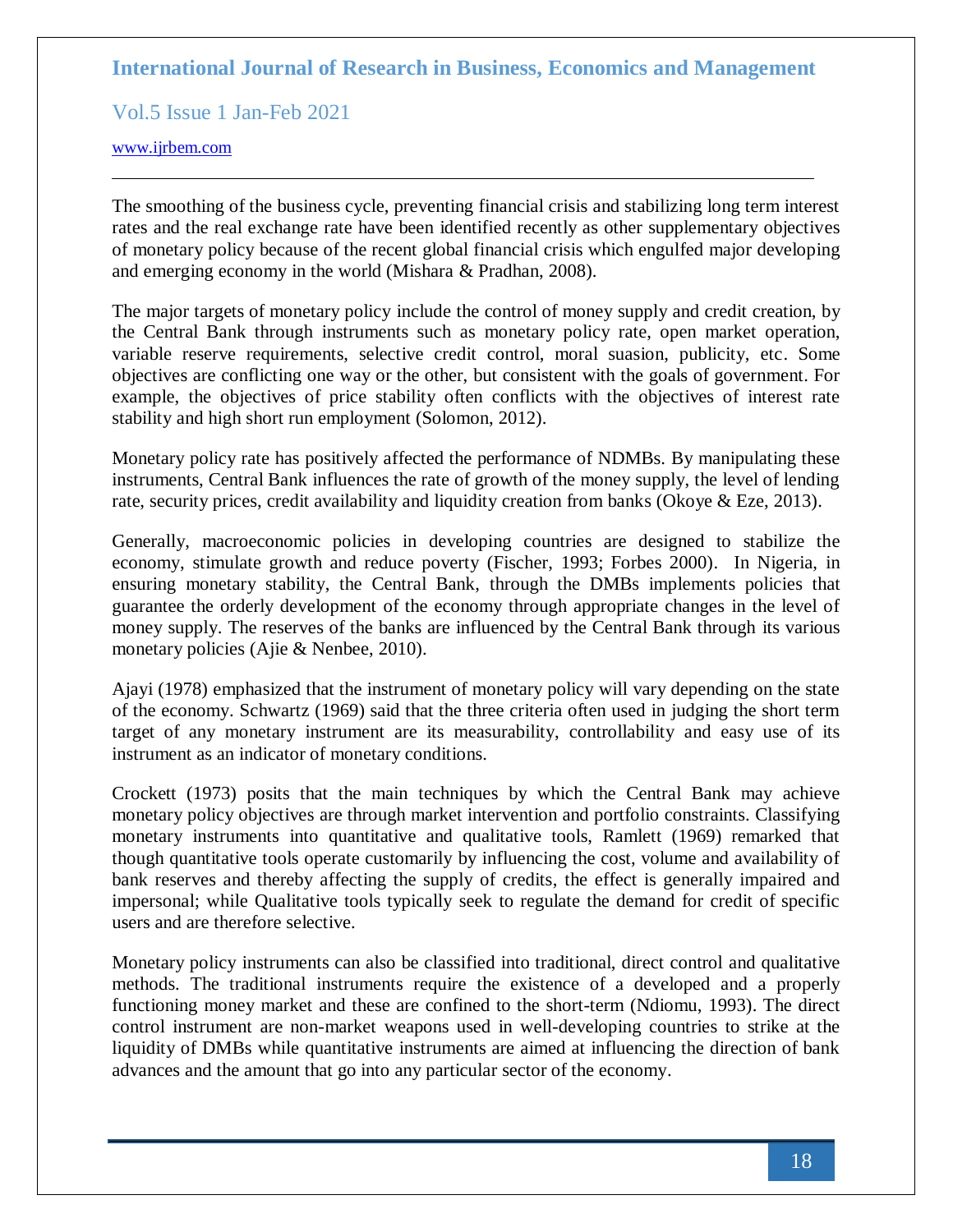Vol.5 Issue 1 Jan-Feb 2021

#### [www.ijrbem.com](http://www.ijrbem.com/)

#### **Statement of the Problem**

There have been regimes of contractionary and expansionary monetary policy in Nigeria aimed at stabilizing, regulating and controlling prices, employment and value of money. But the economy has not been a sustainable one as there are evidences of growing poverty, unemployment and spiral inflation in the comity. The problems were seen to be a direct derivative of structural imbalances in the economic system. The imbalances started from the colonial era, nurtured by in-appropriate policies after independence in 1960, and reinforced by the wind fall gains from petroleum business in the 70's. Monetary policies however, had not received the required attention, and in spite of the key position the instrument of control occupies in the economy, they are yet to yield appropriate impact.

These policies are part of measures used by the nation to mobilize and channel its scarce resources to different sectors of the economy. Therefore, when these economic policies are seemingly deficient, it poses a high level of challenges, including the reaction of the authority to the attitude of the banks to use their powers to lend to make remarkable impact on the economic positions and their profitability. Some of the far-reaching but harmful macroeconomic consequences of monetary policies are distorted economic signals, leading to depressed investment atmosphere, purely speculative and short term investment decisions, and inequitable distribution of income.

Therefore, this study is focused on determining how monetary policies influence the entire economy within the framework of financial system performance.

### **Research Question**

- 1. What is the relevance of monetary policy rate to the performance of deposit money banks (DMBs) in Nigeria?
- 2. To what extent does interest rate variability influence the performance of DMBs in Nigeria?
- 3. Is there any significant relationship between money supply and performance of DMBs in Nigeria?
- 4. What is the impact of exchange rate variability on DMBs performance in Nigeria?
- 5. In what ways does inflation rate impact on DMBs performance in Nigeria?

### **Research Objective**

The broad objective of study is to investigate the impact of monetary policy implementation on deposit money banks (DMBs) performances in Nigeria. The specific objectives include to:

- 1. Determine the relevance of monetary policy rate to DMBs performance.
- 2. Assess how interest rate variability affects the performance of DMBs in Nigeria.
- 3. Ascertain whether money supply has any effect on DMBs performance in Nigeria.
- 4. examine the impact of exchange rate variability on the performance of DMBs
- 5. Determine how inflation rate impacts the performance of DMBs in Nigeria.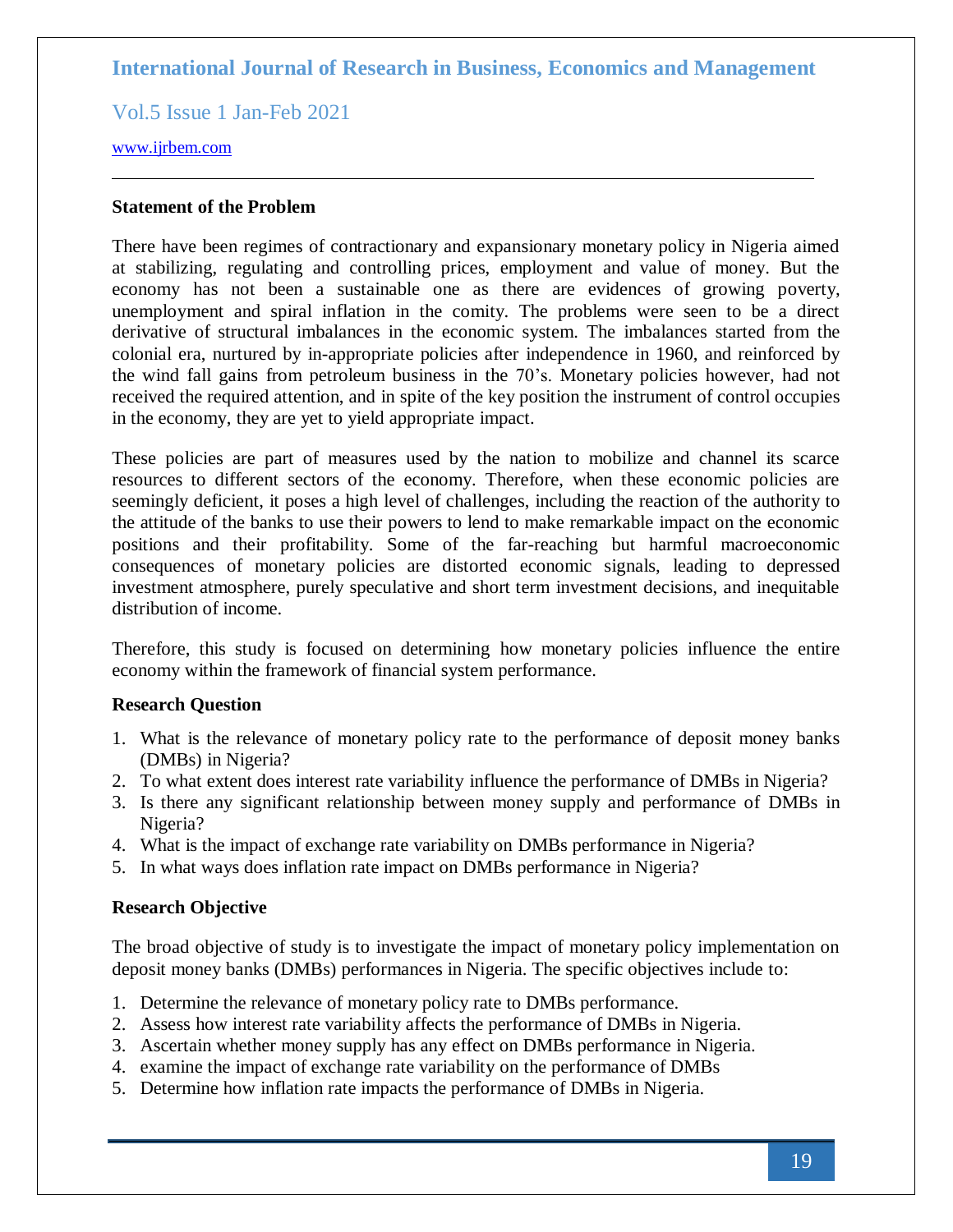Vol.5 Issue 1 Jan-Feb 2021

#### [www.ijrbem.com](http://www.ijrbem.com/)

#### **Research Hypotheses**

**H1:** There is no significant relationship between monetary policy rate and the performances of DMBs in Nigeria.

**H2:** There is no significant relationship between interest rate variability and the performance of DMBs in Nigeria.

**H3:** There is no significant relationship between money supply and the performance of DMBs in Nigeria.

**H4:** There is no significant relationship between Exchange rate variability and performance of DMBs in Nigeria.

**H5:** There is no significant relationship between inflation rate and performance of money deposit banks in Nigeria.

#### **Significance and Justification of the Study**

The study will be of invaluable benefit and be useful to all major stakeholders in banking sector as it will serve as a useful guide into making calculated decisions relating to their financial wealth and financial decisions, in relation to the impacts of monetary policy implementation. Also, it will be useful to monetary authority in monitoring the performance of the particular policies. In view of the constant reviews of areas of impact of the adoption of monetary policy guidelines in Nigerian and the identified gaps noticed, this study is justified to add to body of knowledge in this important economic discourse.

#### **LITERATURE REVIEW**

Some of these macro-economic objectives include price stability, full employment, sustainable economic growth and balance of payment equilibrium. The monetary instruments include bank rate, open market operation, variable reserve requirements, moral suasion, selective credit allocation etc. Economic activities are not directly affected by monetary policy instruments; they work through their effects on the financial markets. It affects economic activities through its effects on available resources in the banking sector.

#### **Concept of Monetary Policy**

Monetary policy is the combination of measures taken by monetary authorities especially, the CBN and the ministry of finance, to influence directly or indirectly both the supply of money and credit to the economy and the structure of interest rate of economic growth, price stability and balance of payment equilibrium ((CBN, 1991; Onyido, 1993; Odufalu, 1994; Anyanwu, 1999; Nwankwo, 2000). This shows that the flexible interests rate is not only desirable but it is the prerequisite for effective and efficient conduct of MP base on free market mechanism (Aderibigbe, 1997). MP is the management of the expansion and contraction of the volume of money in circulation for the specific purpose of achieving certain declared national objectives (Uzoaga, 1998).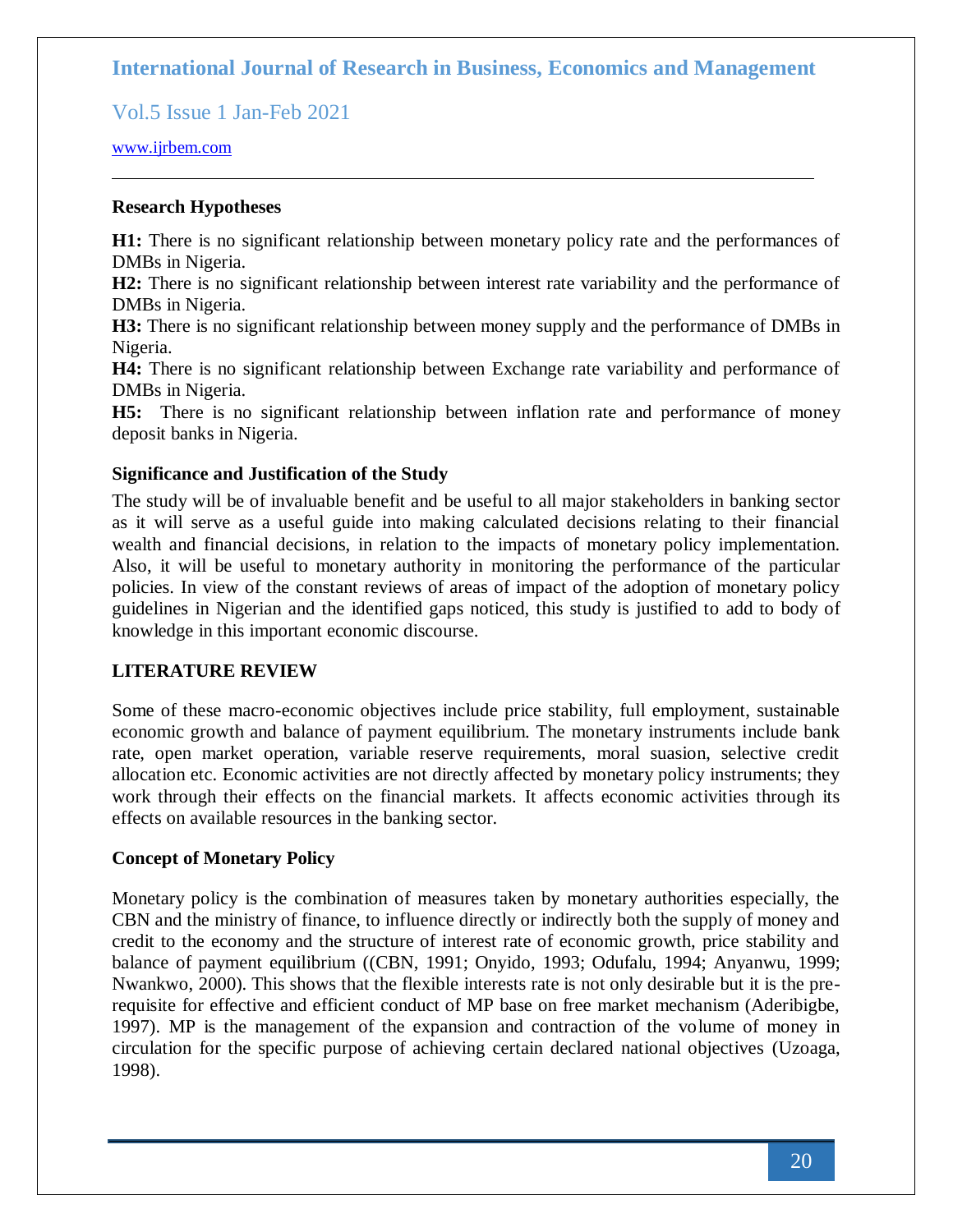Vol.5 Issue 1 Jan-Feb 2021

### [www.ijrbem.com](http://www.ijrbem.com/)

## **Traditional Instruments of Monetary Policy**

**a. Open Market Operations (OMO):** These are monetary instruments periodically issued by CBN to mobilize excess funds in the economy. They double as indirect credits to Government to finance its current budgets, involving the trading of government securities with the banks and the non-bank public, aimed either to reducing or increasing money supply; to alter the structure of interest rates and liquidity, with direct and immediate effects on the economy (CBN, 2014 a, b).

**b. The Bank Rate:** This is the minimum rediscount rate of CBN which is the rate at which the CBN discounts treasury bills or provides loans to DMBs and discount houses, that is, the rate at which CBN acts as the lender of last resort to banks and other financial institution. It helps in mopping up of excess liquidity since commercial bank's lending rate will increase, as bank rate is reduced under expansionary policy (CBN, 2014 a, b; Victor & Eze, 2013).

**c. Reserve Requirement:** Cash Reserve Ratio (CRR) is the minimum level of cash deposit that must be kept with the central Bank of Nigeria (CBN), aimed at ensuring that banks have sufficient cash or suitable liquid assets to meets daily demand of cash and reduce dependence on the functions of CBN (CBN, 2014 a, b).

**d. Liquidity ratio** is the proportion of bank deposit liability to the bank's total liquid asset. The banks liquid assets are made up of vault cash, balances with CBN, net money at call, treasury bills/certificates, bills discounted, eligible development stocks, bankers unit funds and certificates of deposits, while deposit liabilities are made up of demand, saving, and time deposits from customers. When the CBN wants to reduce money supply using the reserve ratio, it will only need to adjust the ratio upwards to curtail lending activities, and vice versa (CBN, 2014 a, b).

**Non-Traditional Tools** include Special Deposit/stabilization securities; Selective Credit Control **(**measures of credit ceiling aimed at influencing sectoral allocation of credit) and Moral Suasion **(**involving the persuasion of bankers by the CBN to follow policies which the central bank believes are in the interest of the whole economy and carries no legal backing (CBN, 2014 a, b; Udeh, 2015).

## **Monetary Policy Implementation Framework**

Prior to the banking sector consolidation exercise that was concluded in December 2005, the framework for monetary policy in Nigeria had witnessed some transformation (Adejumobi, 2006; Zamani, 2006). This included the shift from the use of direct monetary policy control to indirect (market-based) monetary management, and the switch from short-term framework to a two-year medium-term framework in the conduct of monetary policy. Although the objectives of monetary policy remained basically the same and monetary aggregates remained the intermediate target for achieving the ultimate objective of inflation during this period, there were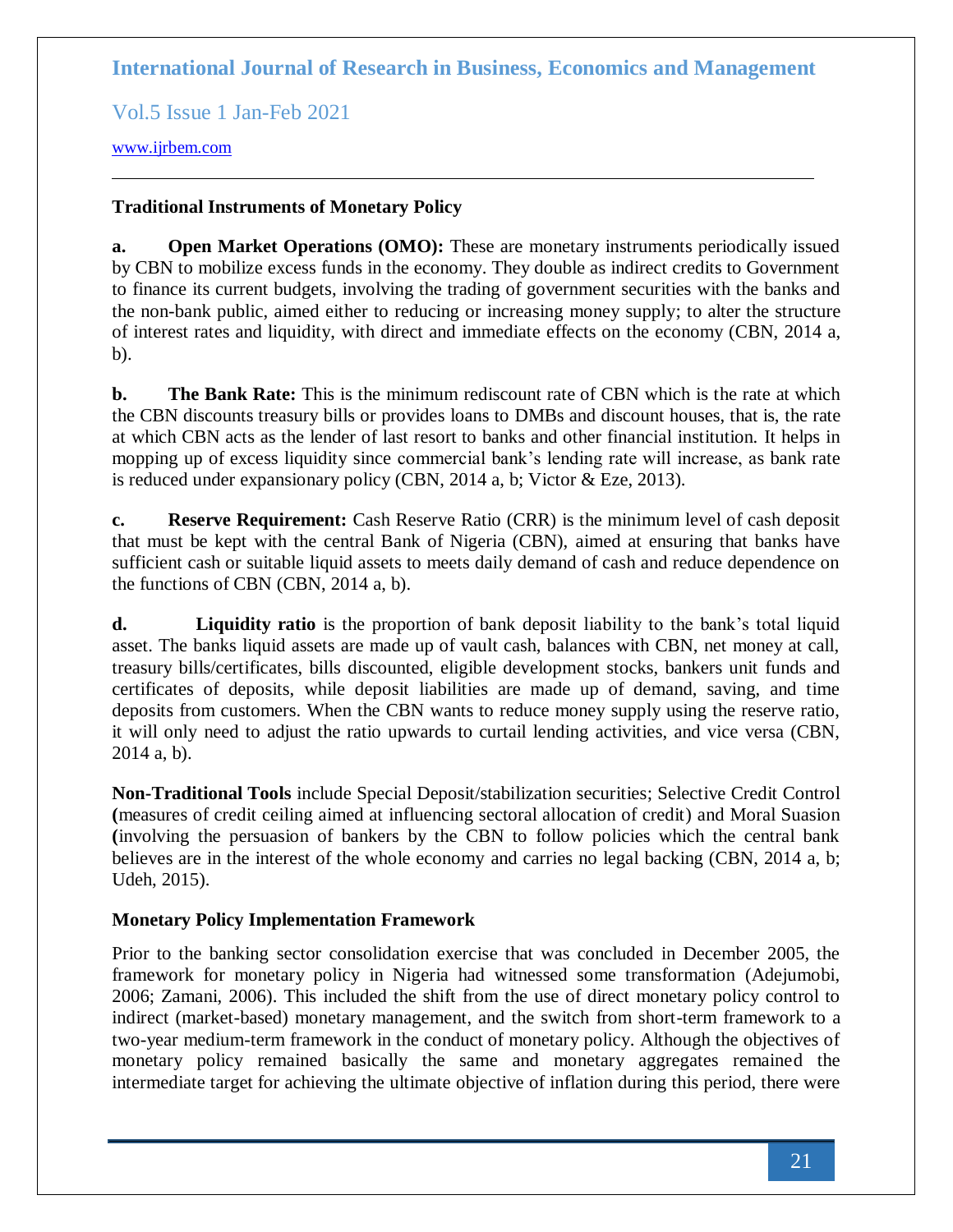Vol.5 Issue 1 Jan-Feb 2021

#### [www.ijrbem.com](http://www.ijrbem.com/)

some fundamental changes in the strategies and instruments employed in the conduct of monetary policy to cope with the evolving financial environment.

### **Era of Direct Control (Pre-SAP Period)**

The monetary policy framework placed emphasis on direct monetary control, due to the relatively underdeveloped nature of money and capital markets in the country at this period. The framework relied heavily on sectoral credit allocation; credit ceilings and cash reserve requirements; administrative fixing of interest and exchange rates; as well as imposition of special deposits. The set monetary targets were hardly realized. Instead, the strategy created a lot of distortions and bottlenecks in resource allocation, resulting in wide spread inefficiencies in resource allocation and utilization (CBN Website, retrieved 18/7/20).

### **Period of Indirect or Market Approach (Post-SAP Era)**

In line with the economic deregulation embodied in the SAP, there was a paradigm shift from the hitherto repressive direct monetary control method to an indirect approach anchored on the use of market instruments in monetary management. This was borne out of the desire to eliminate the distortions and inefficiencies in the financial system caused by the prolonged use of administrative controls and the need to engender competition among banks and other operators in the financial system. Two major policy regimes of short-term and medium-term frameworks can be identified during this period (CBN, 2011).

**Regime of Short-Term Monetary Policy Framework (1986-2001)** - a number of monetary targets and instruments were adopted during period (1986-2001). OMO, through the use of the Nigerian Treasury Bills (NTBs), continued to be the primary instrument. This was complemented by the cash reserve requirement (CRR) and the liquidity ratio (LR). Other policy instruments employed included the discount window operations, and a requirement of 200 per cent treasury instrument to cover for banks' foreign exchange demand at the Autonomous Foreign Exchange Market (AFEM). Interest rate policy was deregulated through the proactive adjustment of minimum rediscount rate (MRR) to signal policy direction consistent with liquidity conditions (CBN.gov.ng/Out/EduSeries/Monetary Policy Implementation Framework and Outcome.pdf, retrieved 18/10/19; Obidike, Ejeh, & Ugwuegbe, 2015).

**Regime of Medium-Term Monetary Policy Framework (2002-2005) -** In 2002, the CBN commenced a two-year medium-term monetary policy framework, aimed at freeing monetary policy from the problem of time inconsistency and minimizing over-reaction due to temporary shocks. Under the framework, monetary policy guidelines are open to half-yearly review in the light of developments in monetary and financial market in order to achieve medium- to longterm goals. The major objectives of monetary policy since 2002/2003 have been to subdue inflation to a single-digit level and maintain a stable exchange rate of the naira. Attention has also been focused on the need for a more competitive financial sector geared towards improving the payments system. The OMO has continued to be the primary tool of monetary policy, and is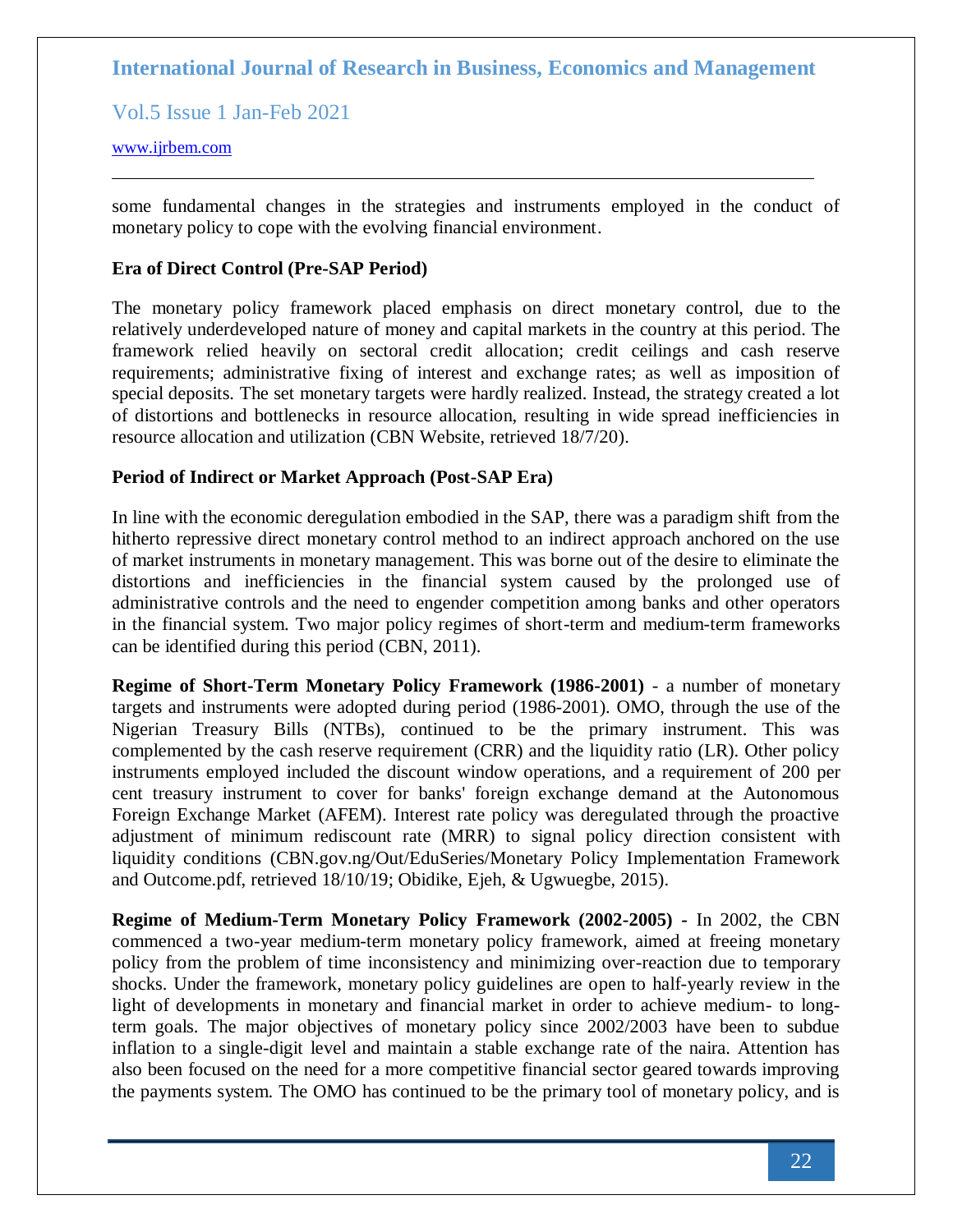Vol.5 Issue 1 Jan-Feb 2021

#### [www.ijrbem.com](http://www.ijrbem.com/)

complemented by reserve requirements, discount window operations, foreign exchange market intervention and injection/withdrawal of public sector deposits in and out of the DMBs.

The CBN has also continued to ensure banking soundness and financial sector stability, not only to ensure the effective transmission of monetary policy actions to the real sector but also to enhance the efficiency of the payments system. The measures taken to strengthen the banking sector and consolidate the gains of monetary policy included the introduction of a 13-point reform agenda in the banking sector in July 2004 (including the 25 billion minimum capital base for DMBs). The 2004/2005 monetary policy and credit guidelines were fine-tuned in 2005 in the light of changing environment. (https://www.cbn.gov.ng/Out/EduSeries/Monetary Policy Implementation Framework retrieved 26/09/2020)

The CBN was able to achieve the targets owing to the pro-active implementation of sound monetary policies, including zero tolerance on government borrowing from the CBN. From monetary policy point of view the reform of the financial system, a key component of which was bank consolidation, was intended to minimize macroeconomic instability arising from banking systemic distress; deepen the capital market; finance productive activities in the private sector, particularly non-oil sectors; minimize the counterfactual shocks of creating distortions in the money markets and the financial system; encourage investment inflows through effective participation of the industry in the global financial system, among others. Virtually all the banks have been listed in the Nigerian Stock Exchange (NSE) with the capital market becoming more liquid and more capitalized.

The CBN can now focus on a fewer number of banks for effective supervision and zero tolerance towards infractions, and improved corporate governance: greater transparency is being enforced and deployment of IT infrastructure (e.g. FASS and RTGS) has significantly helped the process.

## **Monetary Policy Implementation Framework Post-Consolidation (2006-2007)**

The key feature of the monetary conditions during the period, 2006/2007 included: persistence excess liquidity despite reversal of historic conditions, for example, ways and means and emergence of a new but very important source of excess liquidity (increased private inflows). The objectives of monetary policy during the period remained unchanged. The monetary policy strategy during the period 2006- 2007 included Zero tolerance on ways and means advances; Gradual run-down of CBN holding of TBs; aggressive liquidity mop-up operations, by frequent OMO sales supported by discount window operations; unremunerated reserve requirements; increased coordination between the Bank and the fiscal authorities; restructuring of debt instruments into longer tenor debts; increased deregulation of foreign exchange market; and occasional foreign exchange swap (CBN, 2011).

## **Determinants of Financial Performance**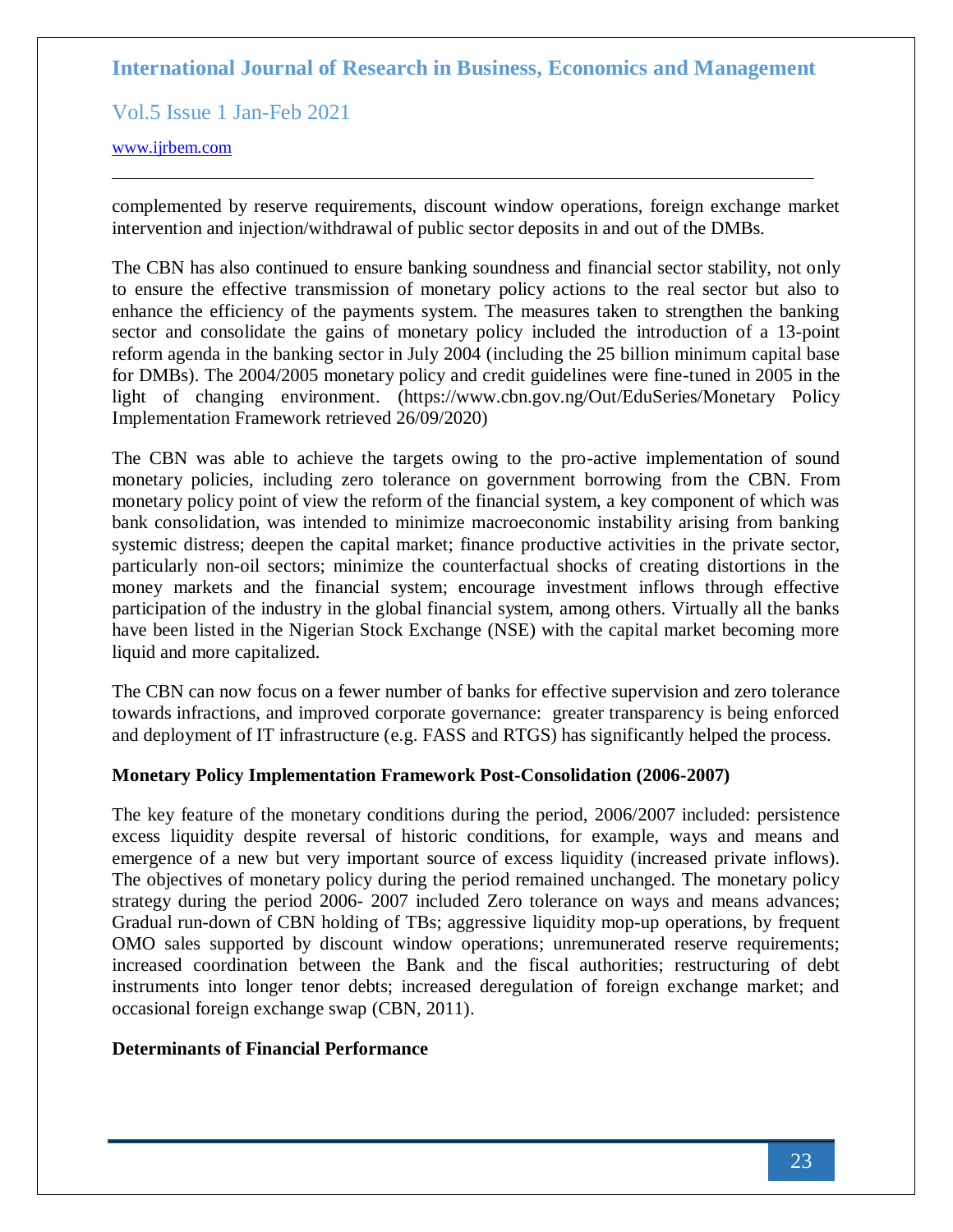Vol.5 Issue 1 Jan-Feb 2021

### [www.ijrbem.com](http://www.ijrbem.com/)

The financial performance of banks is expressed in terms of profitability and the profitability is further expressed in terms of an increase of Net Asset. Warren (2005) contested that profitability is a company's ability to earn a reasonable profit on the owner's investment. Most organizations exist to earn profit and profitability ratios show a company's overall efficiency and performance. Ratios that show performance margins represent the firm's ability to translate sale into profits at various stages of measurement; and ratios that show performance returns represent the firm's ability to measure the overall efficiency of the firm in generating returns for its shareholders (Bessis, 2005). The most popular profitability measurements are: Profit margin on sale, Return on Assets ratios, Return on Equity, etc. These are depicted as

**Return on Asset**  $(ROA) = (Net Income / Total Assets) * 100$ 

**Return on Equity (ROE)**  $=$  **(Net Income / Total Equity)**  $*$  **100** 

## **Profit Margin (PM)** = (Net Income / Net Sales)  $*100$

Profitability ratios are often used in a high stream as the indicators of credit analysis in banks, since profitability is associated with the results of management performance (Waymond, 2007). Also, Mishkin (2002) posited that ROA and ROE are the most commonly used ratios. Measuring profitability is the most important measure of the success of the business.

Increasing profitability is one of the most important tasks of the business managers.

## **Return on Equity (ROE**) i.e. **Profitability Indicator**

ROE is an important indicator to measure the profitability of the banks. Foong (2008) indicated that the efficiency of banks can be measured by using the ROE which illustrates to what extent banks use reinvested income to generate future profits. In addition, ROE takes the retained earnings from the previous periods into account and tells the investors how efficiently the capital is reinvested. Waymond (2007) posits profitability ratios are often used in a high esteem as the indicators of credit analysis in banks, since profitability is associated with the results of management performance.

Joetta (2007) presented the purpose of ROE as the measurement of the amount of profit generated by the equity in the firm. It is also mentioned that the ROE is an indicator of the efficiency to generate profit from equity. This capability is connected to how well the assets are utilized to produce the profits as well. The effectiveness of assets utilization is significantly tied to.

## **Money Supply and Bank Performance in Nigeria**

Money supply is the amount of money within a specific economy available for purchasing goods or services. For the purposes of this paper, the broad definition of money supply  $(M2+)$  is adopted which includes currency in circulation, demand deposits, quasi money and foreign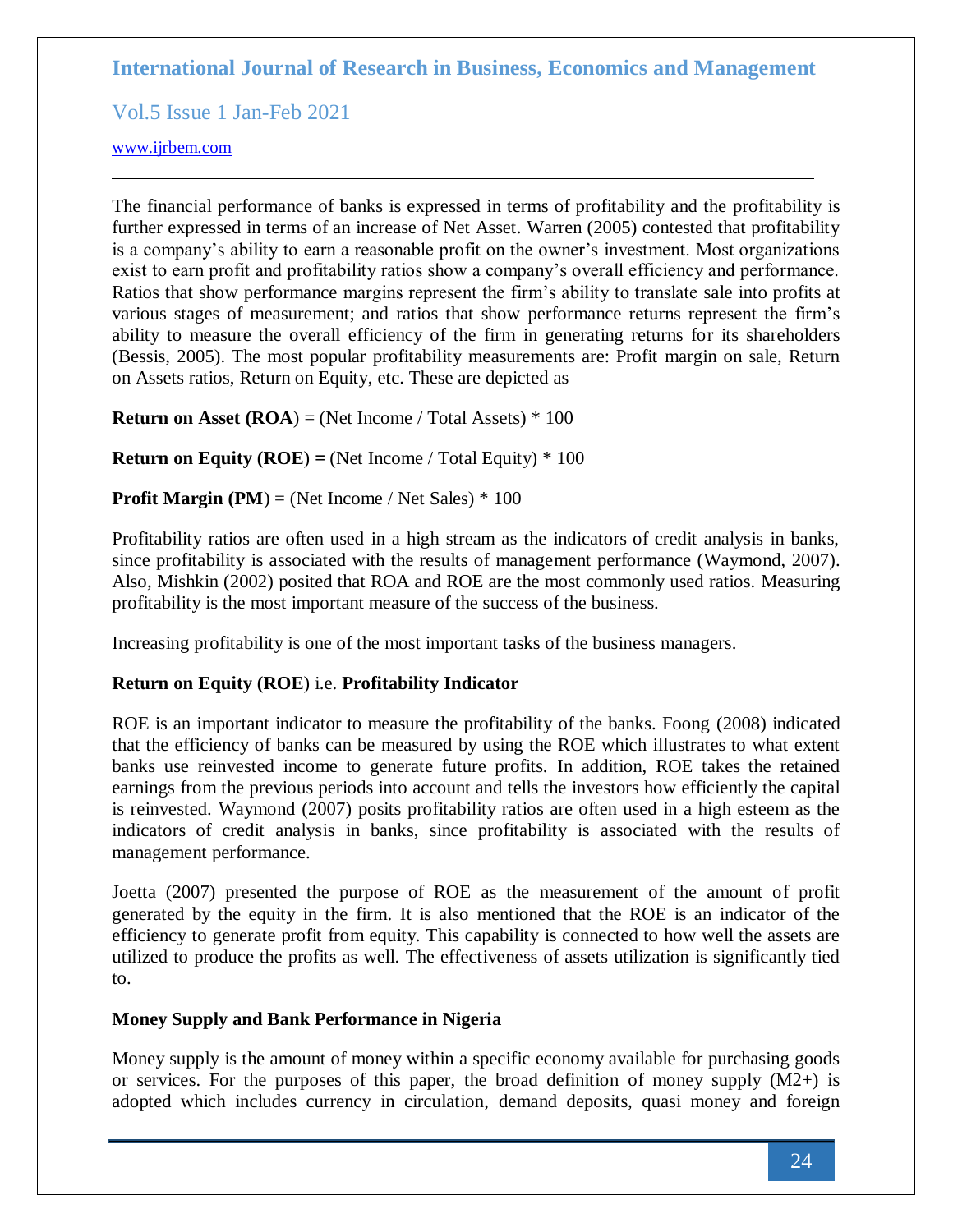Vol.5 Issue 1 Jan-Feb 2021

[www.ijrbem.com](http://www.ijrbem.com/)

currency deposits at any given time (Anyanwu, 2000). The money creating activities of the deposit money banks impact directly on money supply and given that the central bank is responsible for controlling money supply in an economy, it is important to evaluate the role of these banking institutions on the convergence process.

There are two criteria employed in measuring money supply. The first criteria define the stock of narrow money (usually designated by M1) as currencies and coins in circulation in the hands of the non-banking public and secondly, M1 plus the demand deposit (of the non-banking public) with commercial bank (Ajakaiye, 2002).

#### **The Monetary Policy Transmission Mechanism**

This is the Monetary transmission mechanism through which changes in money supply affects the decisions of firms, households, financial intermediaries, investors and ultimately alters the level of economic activities and prices, such as interest rate, exchange rate, bank lending rate, and the wealth channels (Kutner, 2003).

## **THEORETICAL REVIEW AND FRAMEWORK**

This study is anchored on the Keynesian Theory. In the Keynesian analysis, monetary policy plays a crucial role in affecting economic activity. It contends that a change in the supply of money can lead to a permanent change in microeconomic variables such as the rate of interest, the aggregate demand and the level of employment, and income. Keynes believed in the existence of unemployment equilibrium. The rise in supply of money affects the rate of interest which tends to fall. Given the marginal efficiency of capital, a fall in the rate of interest will increase investment. The increased investment will raise effective demand through the multiplier effect thereby increasing macroeconomic variables like income, output and employment.

The rate of interest is determined by the demand for and supply of money. If either the demand for money or the supply of money changes the equilibrium rate of interest would change. The supply of money is determined by the monetary authority which is normally fixed in the shortrun. The demand for money is the desire to hold cash for transaction, precautionary and speculative purposes. The speculative demand for money depends upon the rate of interest or bond prices. Thus Keynes believed on the basis of his experience that monetary policy operated under certain limitations upon which its effectiveness depend on first, the increase in the supply of money reduces the rate of interest provided the demand for money does not become infinite (i.e. perfectly elastic), and second, the reduction in the rate of interest increases investment demand provided it is not inelastic to the rate of interest becomes ineffective. Keynesians posit that change in money stock facilitates activities in the financial market affecting interest rate, investment, output and employment.

The Modigliani School supports the above view but introduced the concept of capital market rationing and said willingness of banks to lend affects monetary policy transactions (Modigliani,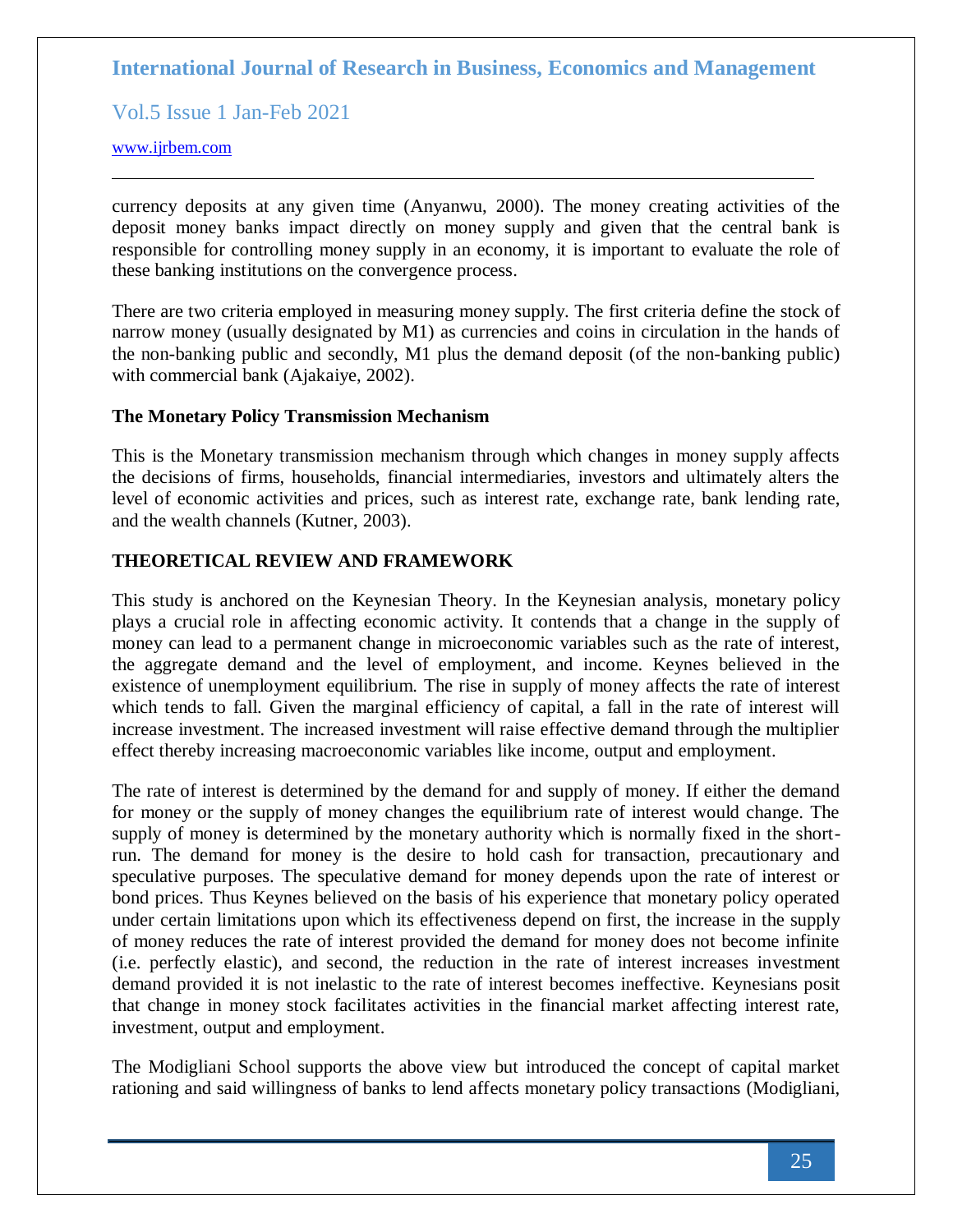Vol.5 Issue 1 Jan-Feb 2021

[www.ijrbem.com](http://www.ijrbem.com/)

1963). Other relevant theories include the Classical monetary theory (Jhingan, 2003; 2010; Anyanwu, 1993); the Cambridge School theory, propounded Pigou and Mashall (1975); the Monetarist theory (Diamond, 2003) and the Modern theory which is based on the portfolio adjustment process.

### **EMPIRICAL REVIEW**

In the study conducted by Somoye and Ilo (2009), the result of co-integration and Vector Error correction used showed that there exist long-run relationship between bank lending and macroeconomic instability. Okoye and Eze (2013) found out that monetary policy rate has positive effect on the performance of money deposit banks. Ajayi and Atanda (2012) study on the impact of monetary policy on banks performance in Nigeria show that monetary policy instruments are not effective to stimulate credit in the long-run, and that bank rate, inflation rate and exchange rate are positively related to banks credit, but liquidity ratio and cash reserves ratio are negatively related to total credit of the banks.

Onyeiwu (2012) studied the effect of monetary policies on selected macroeconomic variables GDP, inflation rate and balance of payment between 1981 and 2008, and found that monetary policy exerts a positive impact on GDP growth and Balance of payment but negative impact on rate of inflation. Amassoma, Ditimi, Nwosa and Olaiya (2011) found that monetary policy had a significant influence in maintaining price stability within the Nigeria economy. Folawemo and Osinubi (2006) study showed that the effects of monetary policy at influencing the finance of government fiscal deficit through the determination of the inflation and tax rates affects both the rate of inflation and exchange rate, thereby causing volatility in their rates. Chukwu (2009) found that exchange rate and money supply (M2) had a negative impact on inflation, while exchange rate was significant in explaining inflation for the period, M2 was not. Adeyeye and Fakiyesi (1980) established that there exists some significant positive relationship between inflation and growth in bank credit, money supply and government expenditure, although the relationship with growth in government revenue was unclear.

Kashyap and Stein (1995) found evidence that business lending may respond to a tightening of monetary policy. Punita and Somaiya (2006) found that banks rate, lending rates, cash reserve ratio and statutory ratio, when regressed on banks profitability independently; lending rate was found to exact positive and significant influence on banks' profitability, while bank rate, cash reserve ratio and statutory ratio were found to have negative but significant effect on profitability of banks. Amidu & Wolfe (2008) and Mohammed & Simon (2008) support the finding of previous studies that the Central Bank prime rate and inflation rate negatively affect bank lending. Prime rate was found statistically significant while inflation was insignificant.

In summary, the overall findings of the works reviewed indicate that there is somehow a general consensus that there is a direct relationship between monetary policy implementation and bank performance. However, there is need to harmonize the variables, the design and tests the variables in measuring banks'performance which is the thrust of this study.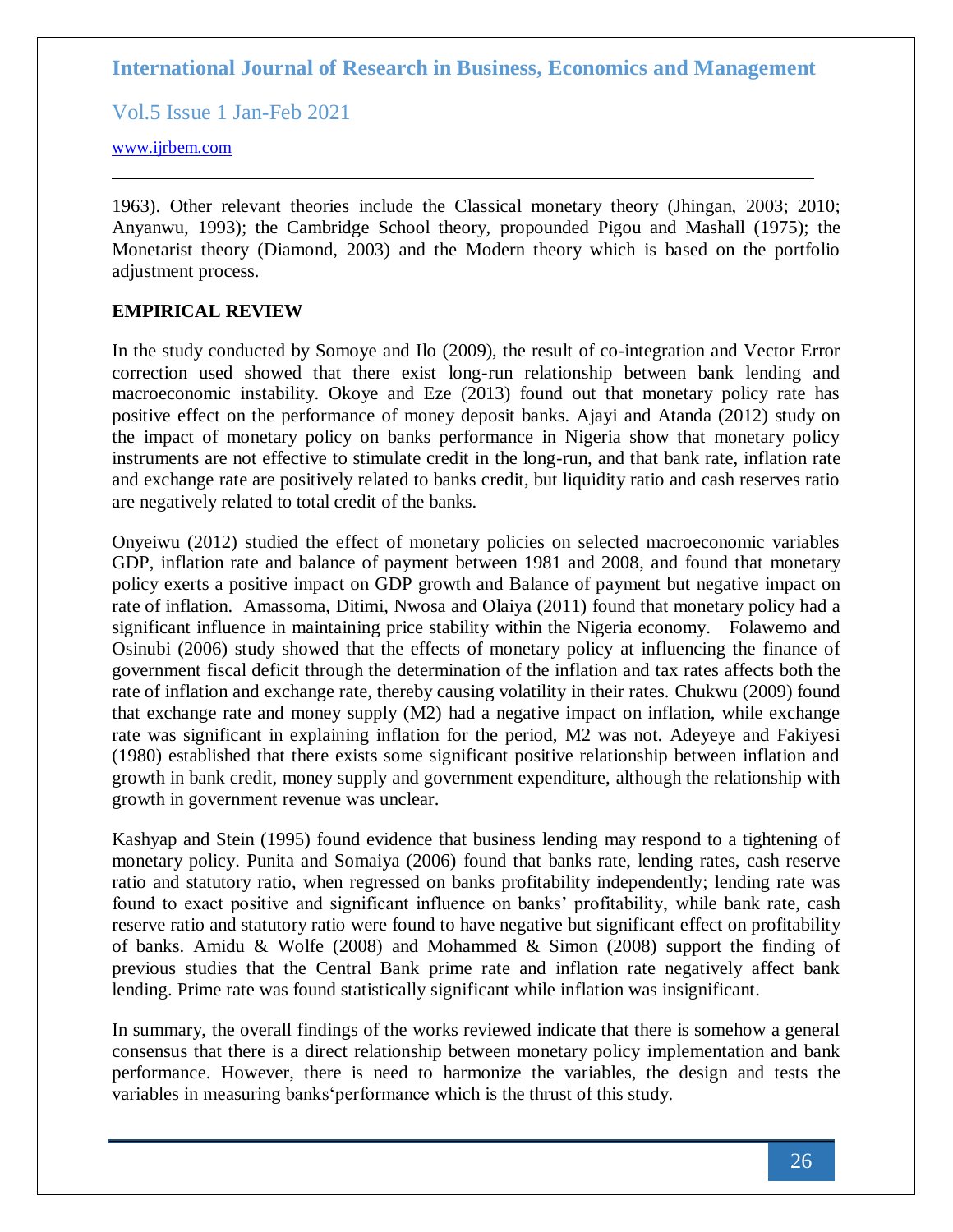Vol.5 Issue 1 Jan-Feb 2021

[www.ijrbem.com](http://www.ijrbem.com/)

### **METHODOLOGY**

The research design is descriptive and measures the correlation in the variables of the study. The variables used for this study include money supply, exchange rate, interest rate, inflation rate and monetary policy rate as independent variables and Return on Equity as dependent variable. The population of study consists of all the 20 active deposit money banks in the sector. The random sampling technique is used to select the representative from the population of the study, and three banks, Guarantee Trust Bank, First Bank and Zenith Bank were selected, based on criteria of value of Assets and Liabilities, branch network and clientele base.

The source of data is based on secondary data; which is obtained from the CBN statistical bulletin and the financial statements of the selected banks for a period of 16 years specifically, from 2003-2018. There was also a critical review of the audited annual reports relating to trend of the profitability and equity shareholding of banks over the period as well as relevant literatures obtained from journals, publication and Bank's website. The researcher makes use of graphical analysis, simple regression models to test the relationship between the dependent variable ( Return on Equity) and independent variables (EXCR, INTR, MS, INFR and MPR) using the OLS model. The Pearson correlation co-efficient was also employed in testing strength of the relationship between the dependent and the independent variable

#### **MODEL SPECIFICATION**

| Y         | $=$ Dependent variable: Bank Performance (ROE) |
|-----------|------------------------------------------------|
| X         | $=$ Independent variable: Monetary Policy      |
|           |                                                |
|           | The OLS equation for the model is specified as |
|           |                                                |
| Where     |                                                |
|           | $ROE = Return on Equity$                       |
|           | $EXCR = Exchange Rate$                         |
|           | $INTR = Interest Rate$                         |
|           | $MS = Money$ Supply                            |
|           | $INFR = Inflation Rate$                        |
|           | $MPR = Monetary Policy Rate$                   |
| $\beta 0$ | $=$ Constant parameter/Intercept               |
| e         | $=$ Error Term                                 |

 $β1-β5 = Coefficients of independent variables$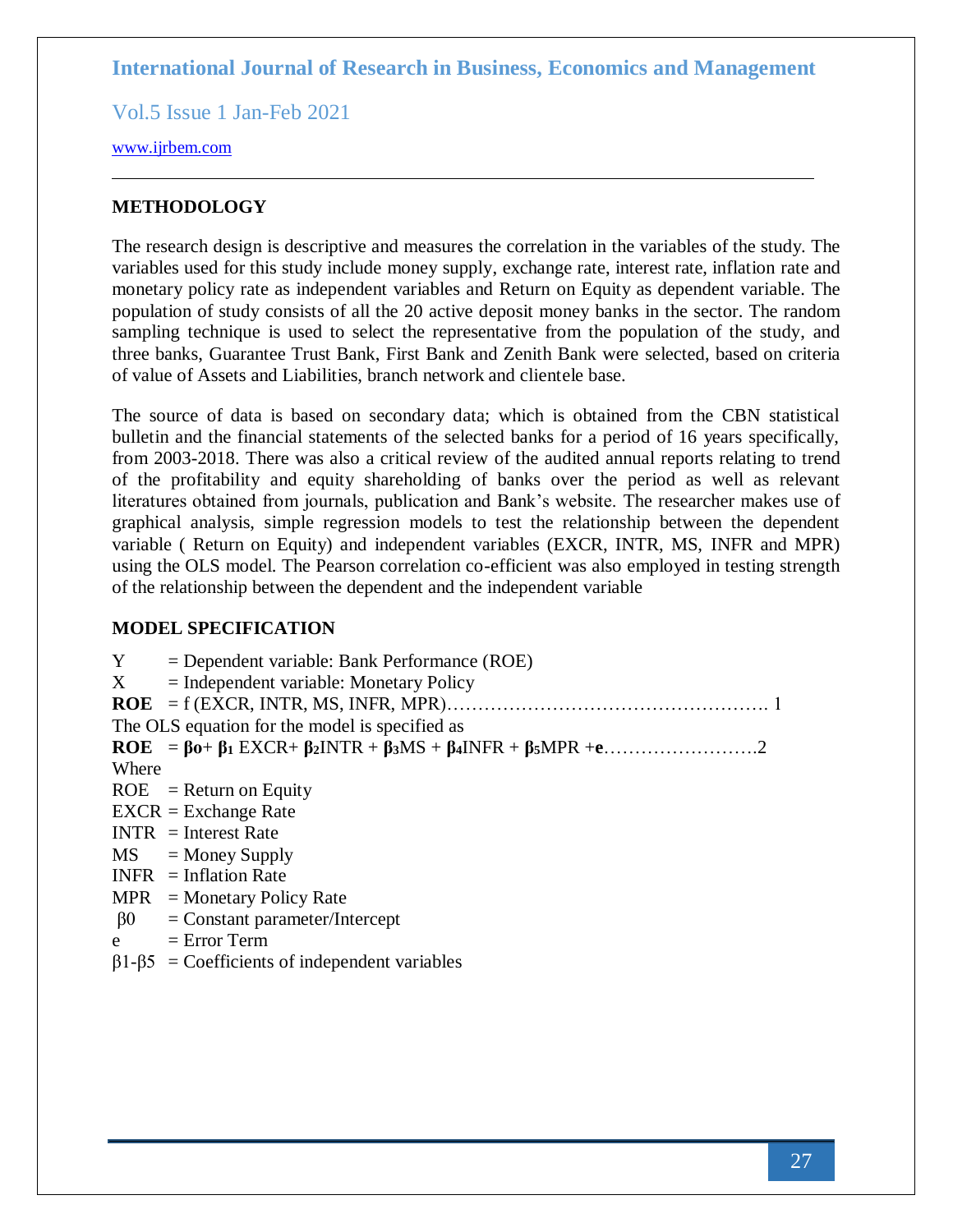Vol.5 Issue 1 Jan-Feb 2021

[www.ijrbem.com](http://www.ijrbem.com/)

| <b>VARIABLES</b>     | <b>SYMBOL</b> | <b>SIGN</b> | <b>A PRIOR</b><br><b>EXPECTATION</b> |
|----------------------|---------------|-------------|--------------------------------------|
| Exchange rate        | <b>EXCR</b>   |             | <b>NEGATIVE</b>                      |
| <b>Interest Rate</b> | <b>INTR</b>   | $^{+}$      | <b>POSITIVE</b>                      |
| Money Supply         | <b>MS</b>     | $^{+}$      | <b>POSITIVE</b>                      |
| Inflation rate       | <b>INFR</b>   |             | <b>NEGATIVE</b>                      |
| Monetary policy rate | <b>MPR</b>    |             | <b>POSITIVE</b>                      |

## **Table 1 -** *A- PRIOR* **EXPECTATION**

## **Source: Researcher Compilation**

## **DATA PRESENTATION, ANALYSIS AND INTERPRETATION**

|                 | <b>ROE</b>     | <b>EXCHANG</b><br><b>E RATE</b> | <b>INTERES</b><br>T | <b>MONEY</b><br><b>SUPPLY</b> | <b>INFLAT</b><br><b>ION</b> | <b>MONETA</b><br><b>RYPOLIC</b><br>Y RATE |
|-----------------|----------------|---------------------------------|---------------------|-------------------------------|-----------------------------|-------------------------------------------|
|                 |                |                                 | <b>RATE</b>         |                               | <b>RATE</b>                 |                                           |
| Mean            | 21.4643        | 136.0972                        | 18.27250            | 6708561.0                     | 11.8102                     | 12.56023                                  |
|                 | 5              |                                 |                     |                               | 3                           |                                           |
| Median          | 18.6015        | 132.1470                        | 17.95000            | 4027902.0                     | 11.6000                     | 12.50000                                  |
|                 | $\Omega$       |                                 |                     |                               | $\Omega$                    |                                           |
| Maximum         | 43.2300        | 165.0070                        | 24.85000            | 17339054                      | 18.8700                     | 19.00000                                  |
|                 | $\overline{0}$ |                                 |                     |                               | $\theta$                    |                                           |
| Minimum         | 12.6700        | 102.1052                        | 15.14000            | 699734.0                      | 5.38000                     | 8.750000                                  |
|                 | $\theta$       |                                 |                     |                               | $\theta$                    |                                           |
| Std. Dev.       | 7.52018        | 18.84471                        | 2.259338            | 5674300.0                     | 3.58549                     | 2.571028                                  |
|                 | 7              |                                 |                     |                               | $\overline{4}$              |                                           |
| <b>Skewness</b> | 1.29184        | $-0.052714$                     | 1.550171            | 0.550426                      | 0.13209                     | 0.796618                                  |
|                 | 4              |                                 |                     |                               | 5                           |                                           |
| Kurtosis        | 3.72471        | 1.839934                        | 5.601134            | 1.814700                      | 2.62623                     | 3.512077                                  |
|                 |                |                                 |                     |                               | 5                           |                                           |
| Jarque-Bera     | 13.2011        | 2.487593                        | 30.02637            | 4.797485                      | 0.38407                     | 5.134473                                  |
|                 | 9              |                                 |                     |                               | 7                           |                                           |
| Probability     | 0.00136        | 0.288288                        | 0.000000            | 0.090832                      | 0.82527                     | 0.076747                                  |
|                 | $\Omega$       |                                 |                     |                               | 5                           |                                           |
| Sum             | 944.431        | 5988.276                        | 803.9900            | 2950.08                       | 519.650                     | 552.6500                                  |
|                 | 3              |                                 |                     |                               | $\Omega$                    |                                           |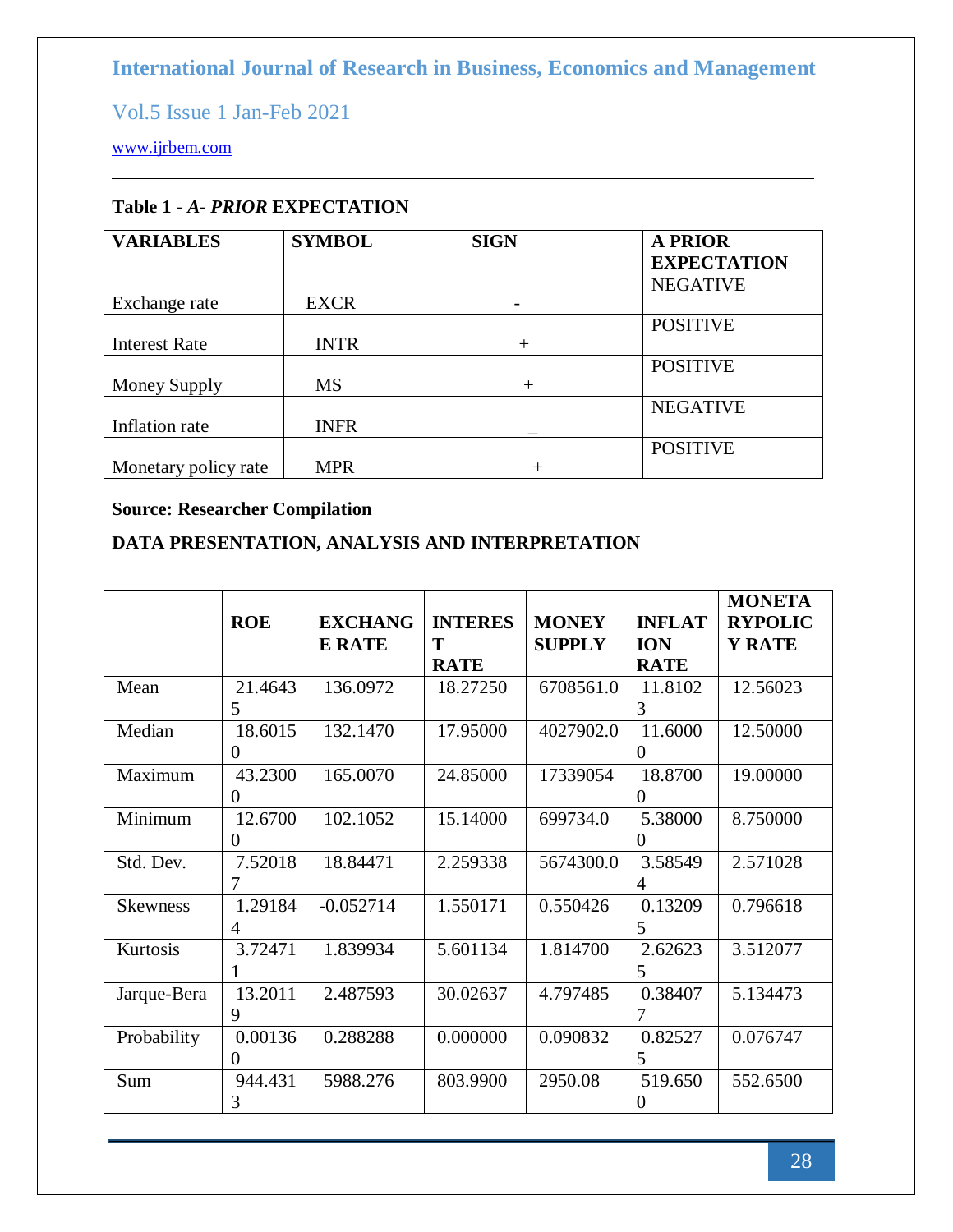## Vol.5 Issue 1 Jan-Feb 2021

### [www.ijrbem.com](http://www.ijrbem.com/)

| Sum Sq.<br>Dev.     | 2431.78 | 15270.30 | 219.4982 | 138.15 | 552.797 | 284.2379 |
|---------------------|---------|----------|----------|--------|---------|----------|
| <b>Observations</b> | 44      | 44       | 44       | 44     | 44      | 44       |

### **TABLE 2 - DESCRIPTIVE ANALYSIS VARIABLES Source: Researcher's Computation Using E-views 8.0**

#### **Interpretation**

From the table 2 above, there is an indication that all the data series for the variables are normally distributed going by the Jarque-Bera statistic and Kurtosis values, as well as the degree of skewness which are all positive.

### **CORRELATION ANALYSIS**

TABLE 3 - CORRELATION ANALYSES BETWEEN THE DEPENDENT VARIABLE (ROE) AND THE INDEPENDENT VARIABLES

| Variables                       | <b>ROE</b>  | <b>EXCHANG</b><br>E RATE | <b>INTERES</b><br><b>T RATE</b> | <b>MONEY</b><br><b>SUPPLY</b> | <b>INFLATIO</b><br>N RATE | <b>MPR</b>   |
|---------------------------------|-------------|--------------------------|---------------------------------|-------------------------------|---------------------------|--------------|
| <b>ROE</b>                      | 1.000000    |                          |                                 |                               |                           |              |
| <b>EXCHANG</b><br><b>E RATE</b> | 0.510273    | 1.000000                 |                                 |                               |                           |              |
| <b>INTEREST</b><br><b>RATE</b>  | 0.471070    | $-0.220617$              | 1.000000                        |                               |                           |              |
| <b>MONEY</b><br><b>SUPPLY</b>   | $-0.021174$ | 0.902227                 | $-0.390225$                     | 1.000000                      |                           |              |
| <b>INF. RATE</b>                | $-0.396793$ | $-0.030028$              | 0.285613                        | $-0.191321$                   | 1.000000                  |              |
| <b>MPR</b>                      | 0.487171    | $-0.242598$              | 0.835033                        | $-0.347190$                   | 0.469452                  | 1.00000<br>0 |

Source: Researcher's Computation Using E-views 8.0

## **Interpretation**

As put forward by Cohen (1988), the interpretation of result between 0 and 1 is

When  $r = 0.10$  to 0.29 or -0.10 to -0.29 (there is weak relationship)

When  $r = 0.30$  to 0.49 or -0.30 to -0.49 (there is moderate relationship)

When  $r = 0.50$  to 1.0 or -0.50 to -1.00 (there is strong relationship)

The table 3 above reveals that there exist higher correlation between monetary policy rate and return on equity (0.487171), implying that a moderate positive relationship exist between monetary policy rate and return on equity (ROE), whereas the low correlation between money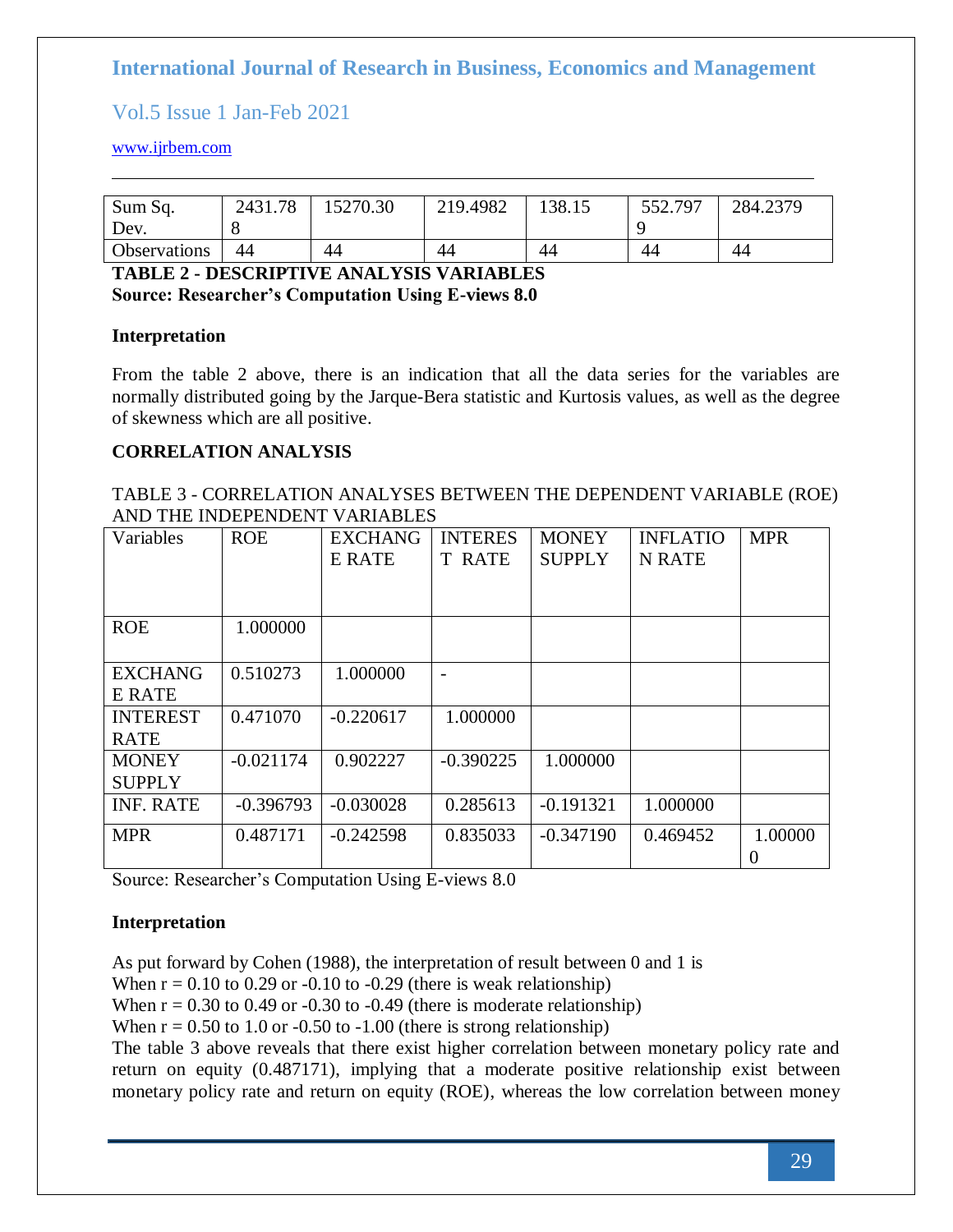Vol.5 Issue 1 Jan-Feb 2021

### [www.ijrbem.com](http://www.ijrbem.com/)

supply, as well as inflation rate and return on equity translates to a weak negative relationship indicated by the R-values of -0.021174 and -0.396793 respectively.

### **TEST OF HYPOTHESES**

#### **Hypothesis One**

There is no significant relationship between monetary policy rate and the performances of money deposit banks in Nigeria.

#### **Table 4 – E-View Computation**

Dependent Variable: ROE Method: Panel Least Squares Date: 05/10/20 Time: 10:02 Sample: 2003 2018 Periods included: 16 Cross-sections included: 3 Total panel (unbalanced) observations: 48

| Variable                  | Coefficient Std. Error |                    | t-Statistic           | Prob.    |
|---------------------------|------------------------|--------------------|-----------------------|----------|
| MONETARY POLICY           |                        |                    |                       |          |
| <b>RATE</b>               | 0.220975               | 0.451322           | 0.046474              | 0.0312   |
| C                         | 21.20090               | 5.783598           | 3.665694              | 0.0007   |
| R-squared                 | 0.230051               |                    | Mean dependent var    | 21.46435 |
| <b>Adjusted R-squared</b> | 0.223757               | S.D. dependent var |                       | 7.520187 |
| S.E. of regression        | 7.608991               |                    | Akaike info criterion | 6.940927 |
| Sum squared resid         | 2431.663               | Schwarz criterion  |                       | 7.022027 |
| Log likelihood            | $-150.7004$            |                    | Hannan-Quinn criter.  | 6.971003 |
| F-statistic               | 5.002160               |                    | Durbin-Watson stat    | 0.740104 |
| Prob. (F-statistic)       | 0.031653               |                    |                       |          |

#### **Source: Researcher's Computation Using E-views 8.0**

#### **Interpretation and Discussion**

From the results obtained in Table 4 above, β1 (MPR) have positive coefficient values showing a positive relationship with the Return on Equity (ROE); indicating that an increase in monetary policy rate will cause an increase in ROE, MPR is however statistically significant at approximately 5% level of significance. The result shows that about 23.00% of the total variation in the regressed variable (ROE) can be explained by the independent variable, as indicated by  $\mathbb{R}^2$ value of 0.230051. The F-statistic value of 5.002160 shows that the overall model is significant at 5% level as indicated by the probability value (0.031653). A unit increase in monetary policy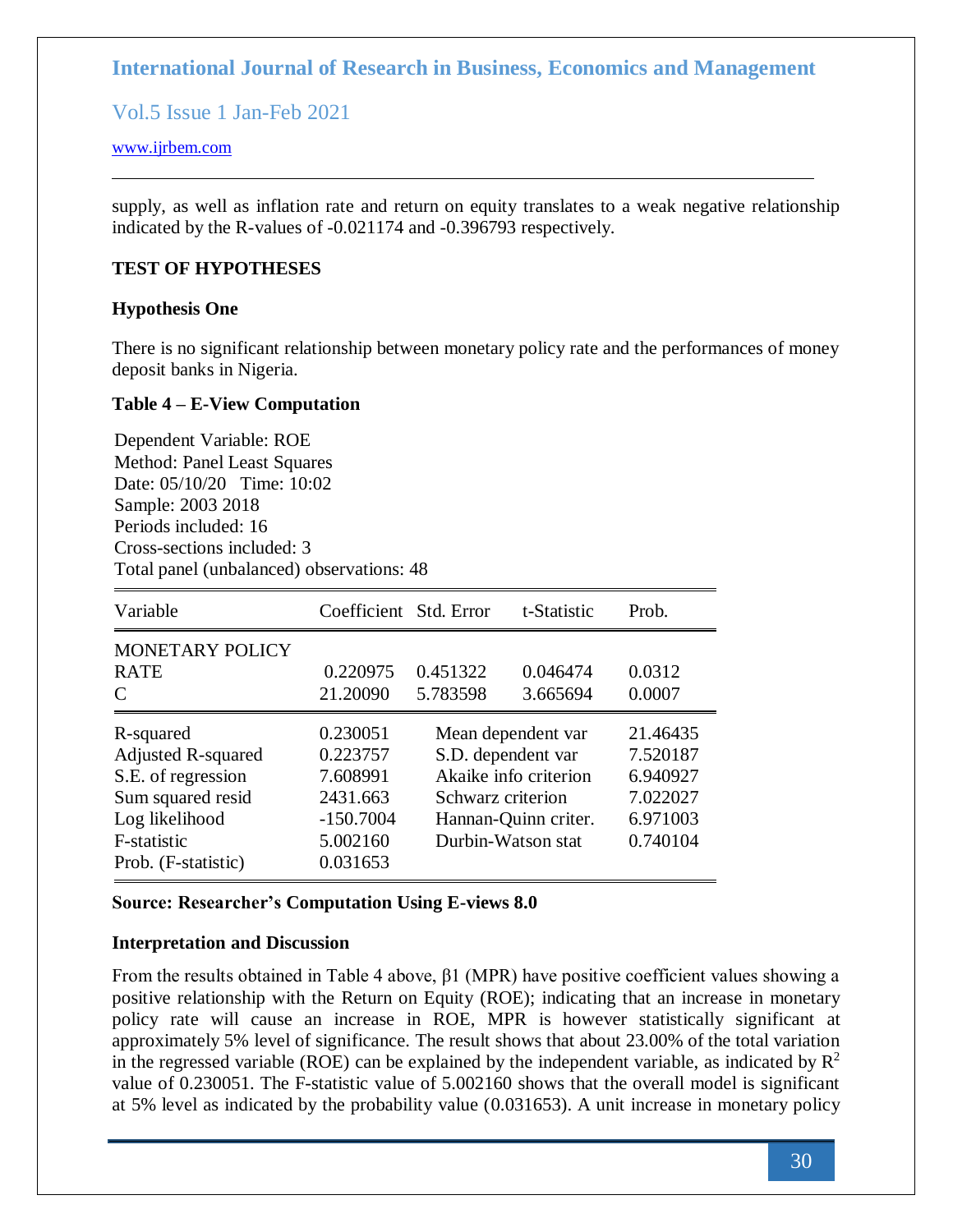Vol.5 Issue 1 Jan-Feb 2021

### [www.ijrbem.com](http://www.ijrbem.com/)

rate will result to about 0.220975 (22%) increases in return on equity. Therefore, the null hypothesis is accepted and the alternative hypothesis rejected, and concludes that there is no significant impact but a positive relationship between monetary policy rate and the performance of money deposit banks in Nigeria.

#### **Hypothesis Two**

There is no significant relationship between interest rate variability and the performance of money deposit banks in Nigeria.

#### **Table 5 – E view Computation**

Dependent Variable: ROE Method: Panel Least Squares Date: 05/10/20 Time: 10:02 Sample: 2003 2018 Periods included: 16 Cross-sections included: 3 Total panel (unbalanced) observations: 48

| Variable                                                                                                                                | Coefficient                                                                         | Std. Error                                                                                                                           | t-Statistic             | Prob.                                                                |
|-----------------------------------------------------------------------------------------------------------------------------------------|-------------------------------------------------------------------------------------|--------------------------------------------------------------------------------------------------------------------------------------|-------------------------|----------------------------------------------------------------------|
| <b>INTEREST RATE</b><br>C                                                                                                               | $-0.166656$<br>24.50957                                                             | 0.512953<br>9.442697                                                                                                                 | $-0.324895$<br>2.595611 | 0.0469<br>0.0130                                                     |
| R-squared<br><b>Adjusted R-squared</b><br>S.E. of regression<br>Sum squared resid<br>Log likelihood<br>F-statistic<br>Prob(F-statistic) | 0.222507<br>0.212243<br>7.599642<br>2425.692<br>$-150.6463$<br>9.105557<br>0.046873 | Mean dependent var<br>S.D. dependent var<br>Akaike info criterion<br>Schwarz criterion<br>Hannan-Quinn criter.<br>Durbin-Watson stat |                         | 21.46435<br>7.520187<br>6.938469<br>7.019568<br>6.968544<br>0.720306 |

#### **Source: Researcher's Computation Using E-views 8.0**

#### **Interpretation and Discussion**

From Table 5 above, it is observed that the constant parameter  $(\beta 0)$  has a positive relationship with Return on Equity (ROE); indicating that an increase in interest rate will cause a decrease of about 0.166656 (17%) in ROE. Interest rate is however statistically significant at 5% level of significance. About 22.25% of the total variation in ROE can be explained by the interest rate  $(R<sup>2</sup>$  value of 0.222507). This implies that interest rate accounts for 22.25% of changes in ROE. Since the p-value (0.046873) is less than the significance value (0.05), null hypothesis is accepted and the alternative hypothesis is rejected, and concludes that interest rate has negative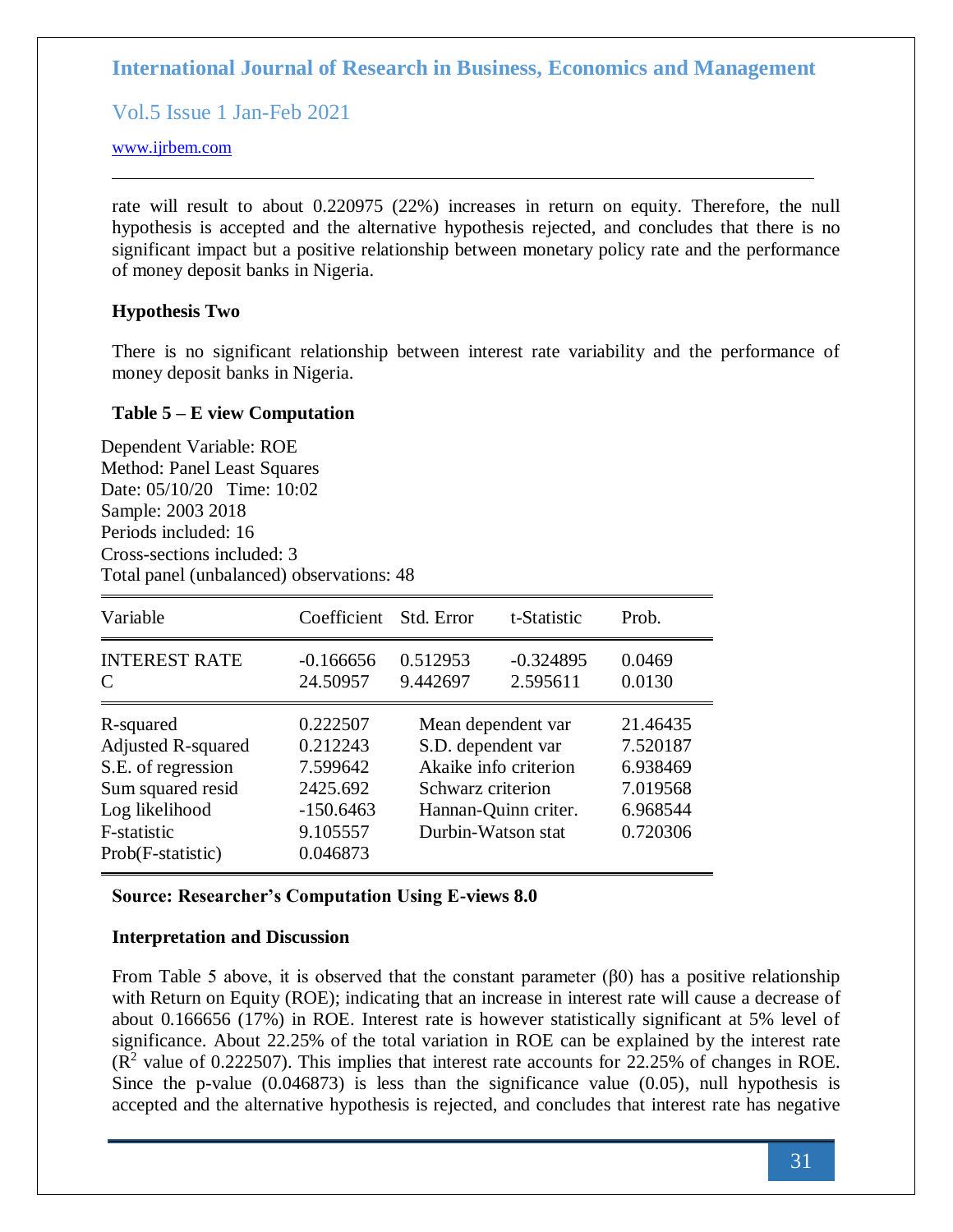Vol.5 Issue 1 Jan-Feb 2021

### [www.ijrbem.com](http://www.ijrbem.com/)

and significant effect on performance of money deposit banks in Nigeria. This finding confirms previous studies by Maddaloni and Peydro (2011) and Yourougou (1990).

### **Hypothesis Three**

There is no significant relationship between money supply and the performance of money deposit banks in Nigeria.

#### **Table 6 – Computation of E-View**

Dependent Variable: ROE Method: Panel Least Squares Date: 05/10/20 Time: 10:02 Sample: 2003 2018 Periods included: 16 Cross-sections included: 3 Total panel (unbalanced) observations: 48

| Variable                                                                                                                         | Coefficient                                                                         | Std. Error                                                                          | t-Statistic                                   | Prob.                                                                |
|----------------------------------------------------------------------------------------------------------------------------------|-------------------------------------------------------------------------------------|-------------------------------------------------------------------------------------|-----------------------------------------------|----------------------------------------------------------------------|
| <b>MONEY SUPPLY</b><br>C                                                                                                         | $-2.80812$<br>21.65260                                                              | 2.040071<br>1.787894                                                                | $-0.137254$<br>12.11067                       | 0.8915<br>0.0000                                                     |
| R-squared<br>Adjusted R-squared<br>S.E. of regression<br>Sum squared resid<br>Log likelihood<br>F-statistic<br>Prob(F-statistic) | 0.130448<br>0.123351<br>7.607480<br>2430.698<br>$-150.6917$<br>2.018839<br>0.891486 | Mean dependent var<br>S.D. dependent var<br>Schwarz criterion<br>Durbin-Watson stat | Akaike info criterion<br>Hannan-Quinn criter. | 21.46435<br>7.520187<br>6.940530<br>7.021630<br>6.970606<br>0.740750 |

#### **Source: Researcher's Computation Using E-views 8.0**

#### **Interpretation and Discussion**

From Table 6 above, it is observed that the constant parameter  $(\beta 0)$  has a positive relationship with Return on Equity (ROE) while β1 (Money Supply - MS) shows a negative relationship with ROE. This means that an increase in MS will cause a decrease in ROE; MS is however statistically insignificant at 5% level (F-statistic value of 2.018839), indicating that about 13.04% of the total variation in ROE can be explained by MS  $(R^2$  value of 0.130448). Since the probability value (0.891486) is greater than the significance value (5% or 0.05), the null hypothesis is rejected and the alternative hypothesis is accepted, and concludes that Money supply has a significant impact on the performance of money deposit banks in Nigeria**.**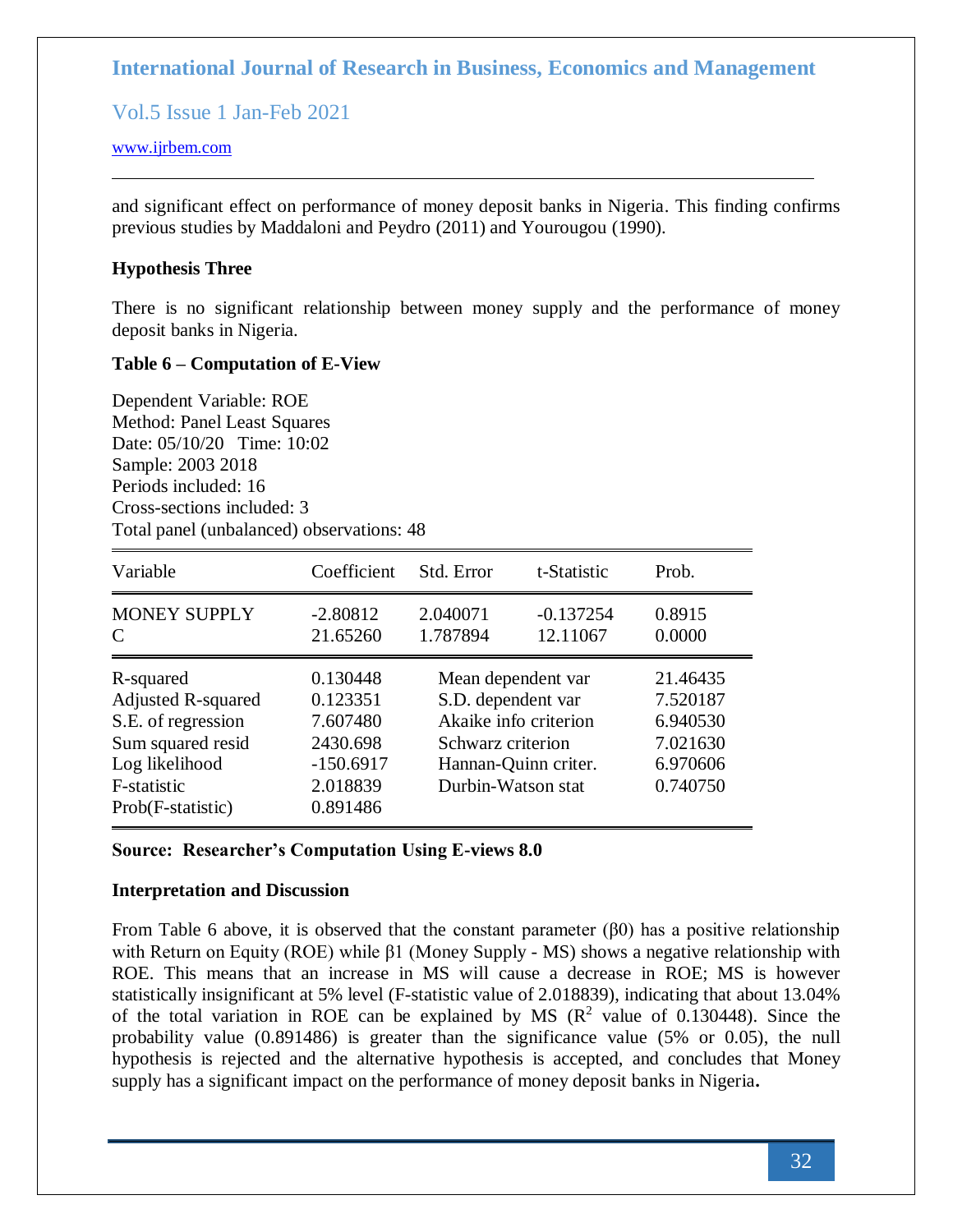Vol.5 Issue 1 Jan-Feb 2021

#### [www.ijrbem.com](http://www.ijrbem.com/)

#### **Hypothesis Four**

There is no significant relationship between Exchange rate variability and performance of money deposit banks in Nigeria.

#### **Table 7 – E-View Computation**

Dependent Variable: ROE Method: Panel Least Squares Date: 05/10/19 Time: 10:00 Sample: 2003 2018 Periods included: 16 Cross-sections included: 3 Total panel (unbalanced) observations: 48

| Variable                                                                                                                                | Coefficient                                                                         | Std. Error                                                                                                                           | t-Statistic             | Prob.                                                                |
|-----------------------------------------------------------------------------------------------------------------------------------------|-------------------------------------------------------------------------------------|--------------------------------------------------------------------------------------------------------------------------------------|-------------------------|----------------------------------------------------------------------|
| <b>EXCHANGE RATE</b><br>C                                                                                                               | $-0.004100$<br>22.02228                                                             | 0.061573<br>8.458 077                                                                                                                | $-0.066579$<br>2.603698 | 0.0472<br>0.0127                                                     |
| R-squared<br><b>Adjusted R-squared</b><br>S.E. of regression<br>Sum squared resid<br>Log likelihood<br>F-statistic<br>Prob(F-statistic) | 0.260106<br>0.233701<br>7.608785<br>2431.531<br>$-150.6992$<br>4.004433<br>0.047232 | Mean dependent var<br>S.D. dependent var<br>Akaike info criterion<br>Schwarz criterion<br>Hannan-Quinn criter.<br>Durbin-Watson stat |                         | 21.46435<br>7.520187<br>6.940873<br>7.021973<br>6.970949<br>1.738574 |

#### **Source: Researcher's Computation Using E-views 8.0**

#### **Interpretation and Discussion**

From Table 7 above, it is observed that the constant parameter  $(\beta 0)$  has a positive relationship with ROE while β1 (Exchange rate - EXCR) have a negative coefficient values showing a negative relationship with the ROE, indicating, that an increase in Exchange rate will cause a decrease in ROE, but it is statistically significant at 5% level.

There is about 26.01% of the total variation in the dependent variable, ROE as indicated by  $\mathbb{R}^2$ (0.260106). This implies that exchange rate (EXCR) account for 26.01% of changes in ROE. The F-statistic value of 2.018839 testing for overall significance shows that the overall model is significant at 5% level. Since the P-value (0.047232) is less than the significance value (5% or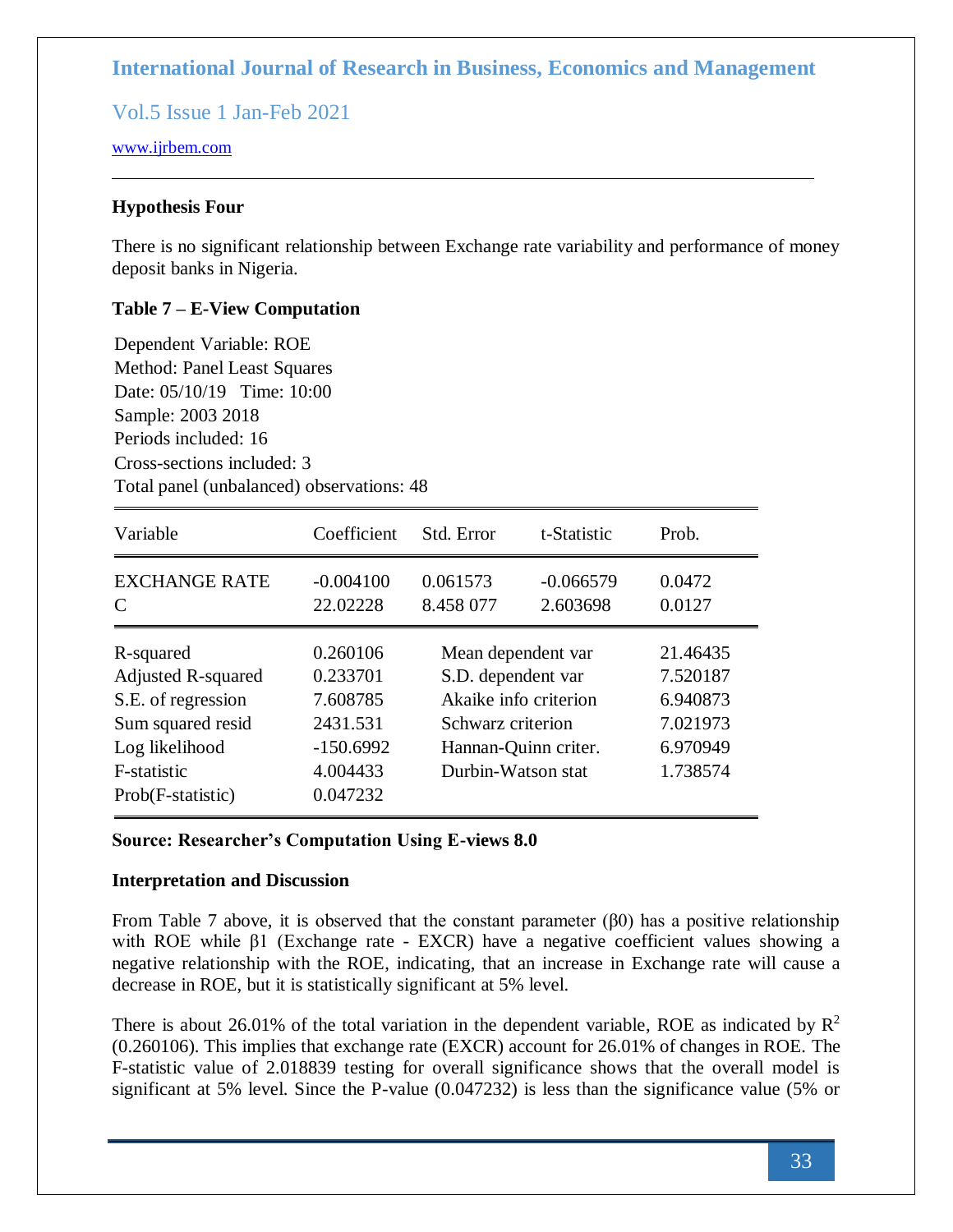Vol.5 Issue 1 Jan-Feb 2021

### [www.ijrbem.com](http://www.ijrbem.com/)

0.05), therefore, the null hypothesis is accepted and the alternative hypothesis is rejected, and conclude that there is no significant relationship between exchange rate and the performance of Deposit money banks in Nigeria.

### **Hypothesis Five**

There is no significant relationship between inflation rate and performance of money deposit banks in Nigeria.

### **Table 8 – E-View Computation**

Dependent Variable: ROE Method: Panel Least Squares Date: 05/05/20 Time: 10:02 Sample: 2003 2018 Periods included: 16 Cross-sections included: 3 Total panel (unbalanced) observations: 48

| Variable                   | Coefficient             | Std. Error            | t-Statistic          | Prob.            |
|----------------------------|-------------------------|-----------------------|----------------------|------------------|
| <b>INFLATION RATE</b><br>C | $-0.180361$<br>19.33424 | 0.322436<br>3.975845  | 0.559371<br>4.862926 | 0.0389<br>0.0000 |
| R-squared                  | 0.157395                | Mean dependent var    |                      | 21.46435         |
| <b>Adjusted R-squared</b>  | 0.116239                | S.D. dependent var    |                      | 7.520187         |
| S.E. of regression         | 7.581000                | Akaike info criterion |                      | 6.933556         |
| Sum squared resid          | 2413.806                | Schwarz criterion     |                      | 7.014656         |
| Log likelihood             | $-150.5382$             | Hannan-Quinn criter.  |                      | 6.963632         |
| F-statistic                | 4.812896                | Durbin-Watson stat    |                      | 0.716693         |
| Prob (F-statistic)         | 0.038880                |                       |                      |                  |

## **Source: Researcher's Computation Using E-views 8.0**

#### **Interpretation and Discussion**

From Table 8 above, it is observed that the constant parameter  $(\beta 0)$  has a positive relationship with ROE while β1 (Inflation rate - INFR) has a negative relationship with ROE. However, inflation rate (INFR) is statistically significant at 5% level. It also shows that about 15.74% of the total variation in the dependent variable, ROE can be explained by the independent variable, INFR, as indicated by the  $R^2$  value of 0.157395; implying that INFR accounts for 23.00% of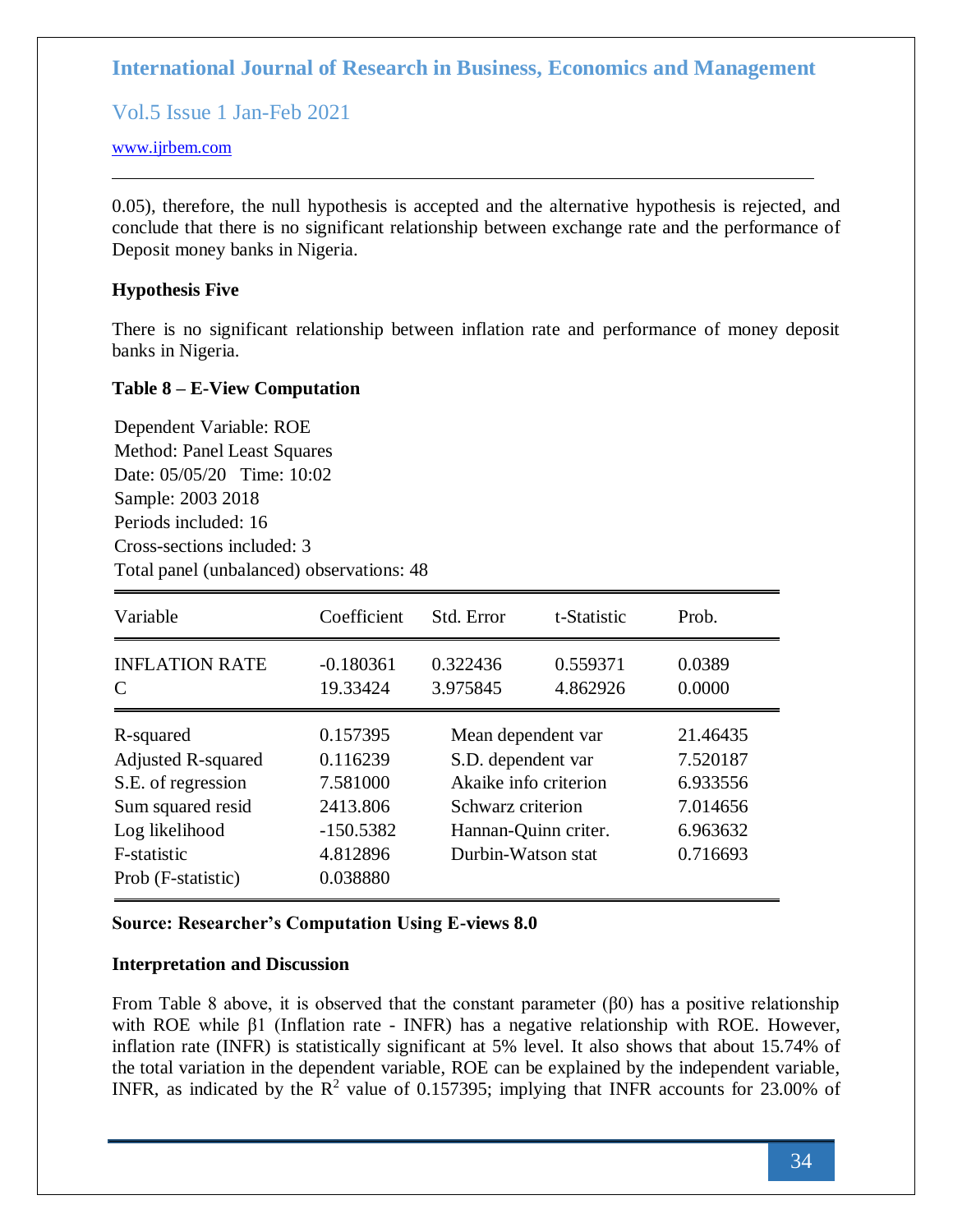Vol.5 Issue 1 Jan-Feb 2021

#### [www.ijrbem.com](http://www.ijrbem.com/)

changes in ROE. The F-statistic value of 4.812896, testing for overall significance shows that the overall model is significant at 5% level.

Therefore, since the probability value (0.038880) is less than the significance value (5% or 0.05) the null hypothesis is accepted and the alternative hypothesis rejected, and concludes that Inflation rate have no significant impact on performance of money deposit banks in Nigeria**.** This finding supports the exertion in Ramadan *et al* (2011).

Overall, the results of Durbin-Watson statistics tests reveal that the model is free of the presence of serial correlation.

#### **Summary, Conclusion and Recommendations**

This study examined the impact of monetary policy on performance of Deposit money banks, using exchange rate, interest rate, inflation rate, money supply and monetary policy rate as proxy for the independent variables while return on equity (ROE) was used as proxy for bank performance. The result of the regression analysis showed a significant relationship between monetary policy and performance of deposit money banks in Nigeria. Inflation rate has significant and negative impact on performance of deposit money banks in Nigeria, implying that an increase in inflation rate will result in decrease in return on equity; Money supply has no significant impact, which implies that an increase or decrease in money supply will not significantly impact on return on equity; there is a significant negative relationship between exchange rate and performance of banks in Nigeria, indicating that an increase in exchange rate will result in decrease in return on equity (ROE). Also, Interest rate has significant effect that is, interest rate exerts a negative effect on return on equity (that is, an increase in interest rate will result in decrease in return on equity).

From the empirical results, all the variables of monetary policy aligned with the theoretical expectations. Considering the t-values, all the other variables were statistically significant except for money supply.

Based on the summary of findings, it is recommended that:

- 1. Banks should review their lending rate and explore strategies that will lead to lower operational cost for deposit attraction and also diversifying their sources of deposits. High lending rate discourages the borrower's ability to collect credit.
- 2. Policy makers should implement policies that promote lending like low MPR, low rate of inflation, and growth in output to ensure credit expansion and invariably increased returns and profitability of deposit money banks.
- 3. Government should implement sustainable macroeconomic policies that will promote economic growth, increase business friendliness and conducive environment that will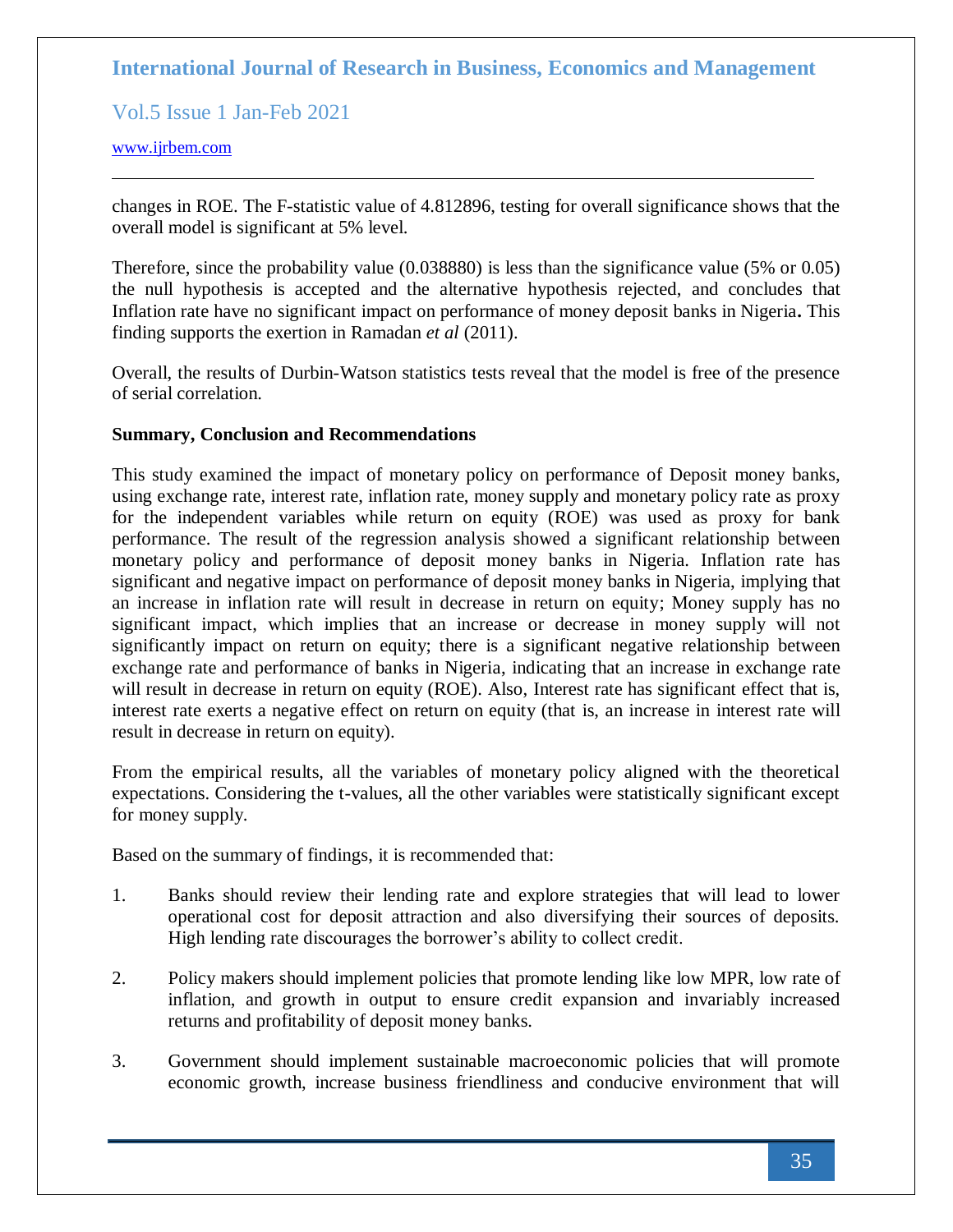## Vol.5 Issue 1 Jan-Feb 2021

#### [www.ijrbem.com](http://www.ijrbem.com/)

enhance capacity utilization of industries so as to allow for high level of credit demand and absorption in the economy.

4. Banks should strive to improve their operational efficiency internally and be productive in deploying both financial and human capital in managing and generating a welldiversified risk assets portfolio as this will ensure that both interest sensitive risk assets and liabilities are utilized towards maximizing returns.

#### **REFERENCES**

- 1) Abdullahi, B. M. (2014). Monetary Policy Transmission Mechanism and the Nigerian Economy.
- 2) Adegbite, D. E. O. (2005). Financial Sector Reforms and Economic Development in Nigeria:
	- a. The Role of Management. *East Asia*, *5*(7.00), 9-00.
- 3) Adejumobi, S. (2006) "The Bogey of Reforms". The GUARDIAN, August 16, 2006.
- 4) Adeolu, A. M. (2012). Fiscal/Monetary policy and economic growth in Nigeria: A theoretical exploration. *International Journal of Academic Research in Economics and Management Sciences*, 1(5): ISSN: 2226-3624.
- 5) Aderibigbe, J. O. (1997). Monetary Policy and Financial Sector Reform "Abuja; the Central
	- a. Bank of Nigeria bulletin October/December
- 6) Adeyeye, E. A. & Kakiyesi, T. O. (1980). "Productivity, Prices and Income Board and anti
	- a. inflationary Policy in Nigeria. Nigeria under Military Proceedings". Annual conference of the Nigerian economic Society.
- *7)* Ahmed, A. (2005). *The Management of Commercial Bank Portfolio Case Study of Kano Co*
	- a. *Operative Bank* (Doctoral Dissertation).
- 8) Ajakaiye, D. O. (2002). Economic Development in Nigeria: A review of experiences during
	- a. the 1990s. NISER Monograph Series, No. 1
- 9) Ajayi, I. & Atanda, K. (2012). Economic Development and Planning. Ogui New Layout a. Enugu: Lincon Press
- 10) Ajayi, L. O. (1978). "A Theoretical framework of monetary analysis". J. Polit. Econ.  $18$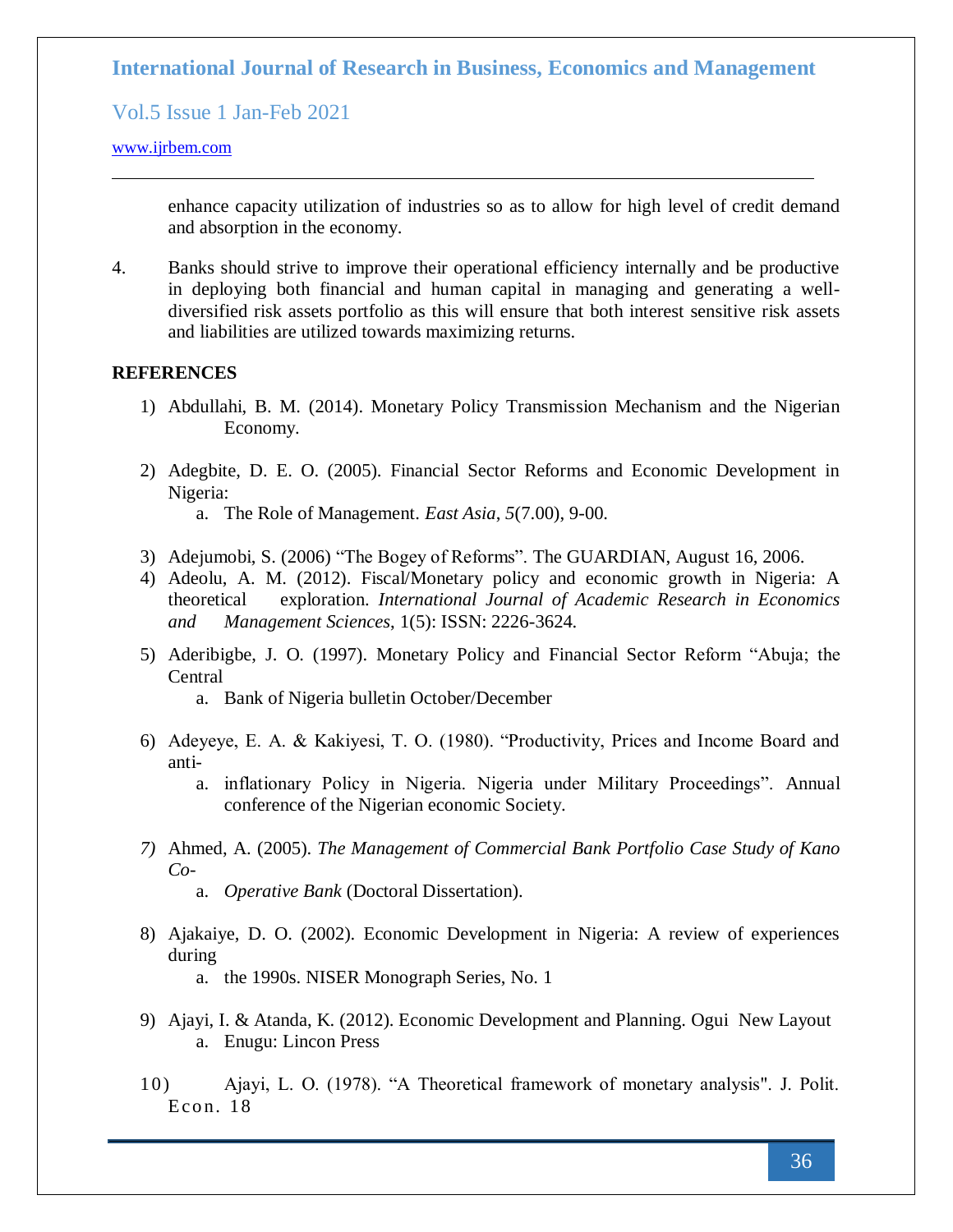Vol.5 Issue 1 Jan-Feb 2021

#### [www.ijrbem.com](http://www.ijrbem.com/)

- a. March/April Economics: An African Perspective: John West publications ltd. P. 354.
- 11) Ajie, H. A. & Nenbee, S. G. (2010)**:** monetary policy and stock prices in Nigeria, 1980 a. 2008: An Econometric Analysis. The international Journal Series on Tropical Issues, 11 (2): 183-194, July
- 12) Alade, S. O. & Ajayi, M. (2003). Money and Banking, An Introduction to Analysis of a. Policy, John Wileyand Sons, Santa Barbara, 1977 pg. 425.
- 13) Amassoma, O., Ditimi, N., Nwosa, P. & Olaiya, S. (2011). "An Appraisal of Monetary **Policy** 
	- **a.** and Its Effect on Macro Economic Stabilization in Nigeria." *Journal Trends in Economics and Management science (*JETEMS), Vol. 2 (3). pp 233-237.
- 14) Anyanwu, C. M. (2010). An Overview of Current Banking Sector Reforms and the Real
	- a. Sector of Nigerian Economy, Central Bank of Nigerian Economic and Financial

15) Anyanwu, J. C. (2009). Monetary economics: Theory, policy and institutions. Onitsha: Hybrid

a. Publishers Ltd

- 16) Anyanwu, J. C. (1993) Monetary Policy Management in Nigeria: Enugu, Ozone Publishers
- 17) Amassoma, O. (2011). An Appraisal of Monetary policy and its Effect on Macro Economic Stabilization in Nigeria. *Journal trends in Economics and management science (JETEMS)*, Vol. 2 (3). Pp 233-237.
- 18) Amidu, M. & Wolfe, S. (2008)**.**The impact of Monetary Policy on Bank's Credit in Ghana. IAABD2008 Proceeding, track 1
- 19) Apere, T. O. and Karimo, T. M. (2015). Monetary policy and performance of the Nigerian
	- a. banking sector. *African Journal of Social Sciences*, 5 (1), 70-80.
- 20) Asika, N. (2007). "Research Methodology, A Process Approach" The process of Research

a. design and methodology.Mukugamu& Brothers Enterprises

21) Ayodele, O. S., Obafemi, F. N. & Akongwale, S. (2013). Policy Options for Low and

b. Review, 48 (4).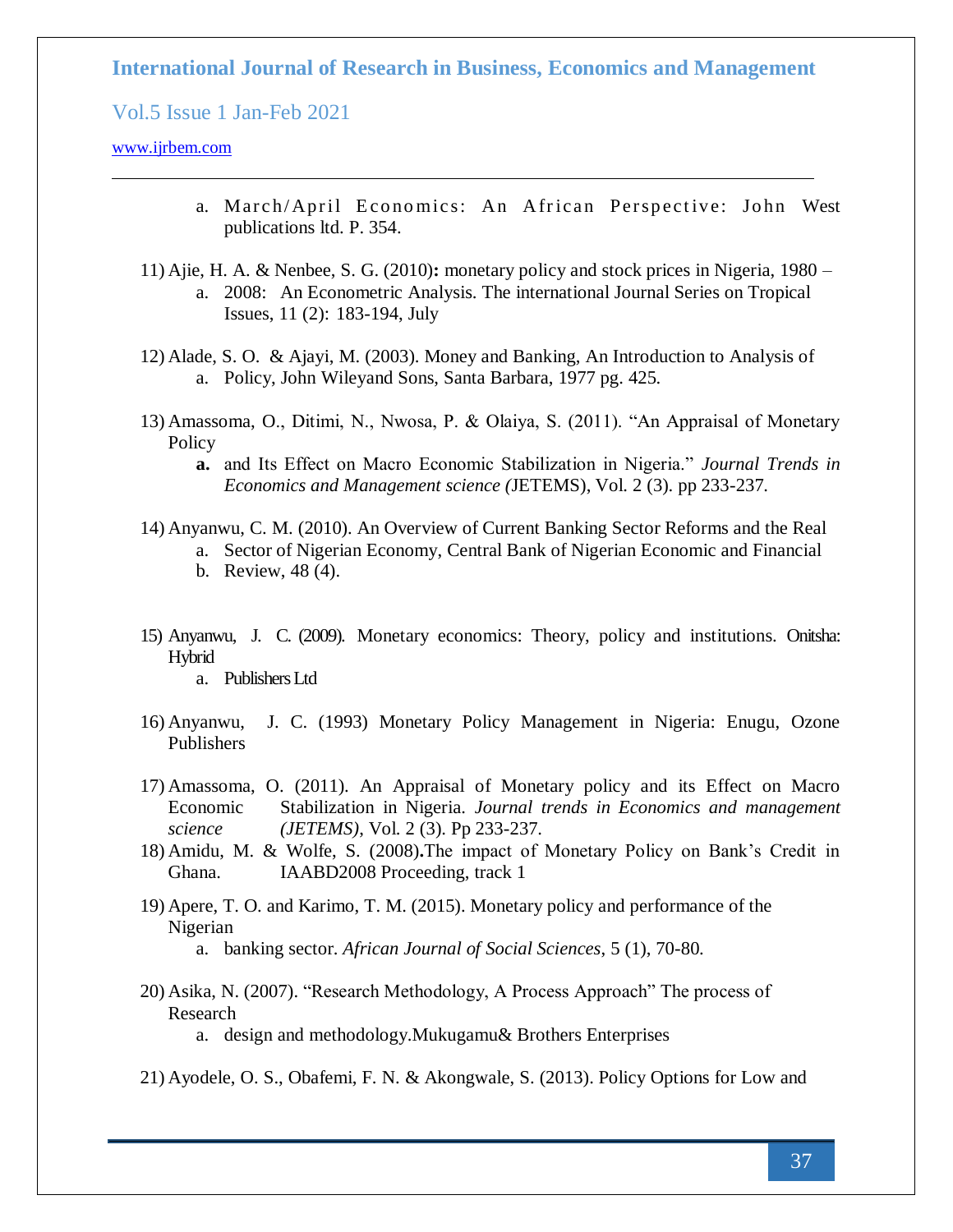Vol.5 Issue 1 Jan-Feb 2021

#### [www.ijrbem.com](http://www.ijrbem.com/)

- a. Sustainable Lending Rates in Nigeria. *Mediterranean Journal of Social Sciences*, *4*(3), 147.
- *22)* Bakare, F. (2011). An Empirical study of the Determinant of money supply Growth and its effects it inflation rate in Nigeria. *Journal of Research in International Business and* 
	- a. *Management*. Vol.1 (5), pp. 124-129.
- 23) Baljit, S. (2000).The General Role of monetary policy in developing economy, VIKAS a. Publishers House PVT Ltd.
- 24) Bessis, J. (2005). Risk Management in Banking. 2nd Ed. John Wiley, Chichester, England
- 25) Central Bank of Nigeria (2014). "Payments System, Bankers Clearing & Settlement and the
	- a. Role of CBN", A Paper delivered at a Lecture for Central Bank of Nigeria Staff, on Thursday, September 29, 2014.
- 26) Central Bank of Nigeria (2014). "Recent Payments System Initiatives In The Bank", A Paper
	- a. delivered at a Lecture for Central Bank of Nigeria Staff, on Thursday, September 29, 2014
- 27) Central Bank of Nigeria (2012). Monetary sector model for Nigeria, Research Department Central a. Bank of Nigeria.
- 28) Central Bank of Nigeria (2011). "Understanding monetary policy series No 3: Monetary a. Policy Framework", Central Bank of Nigeria.
- 29) Central Bank of Nigeria (1993): Central Bank of Nigeria, Annual report and statements of
	- a. Account. CBN.gov.ng/Out/EduSeries/Monetary Policy Implementation Framework
	- **b.** and Outcome.pdf, retrieved 18/10/19
- 30) Chimezie, E. M. (2012). *The Performance of Monetary Policy in the Nigerian Economy* a. (Doctoral Dissertation, Caritas University).
- 31) Chukwu, A. C. (2009). Measuring the Effects of Monetary Policy Innovation in Nigeria: A
	- a. Structural Autoregressive (AVAR) Approach, *African Journal of Accounting, Economics, Finance and Banking Research*, Vol. 5, No. 5, 2009, Uyo, Nigeria.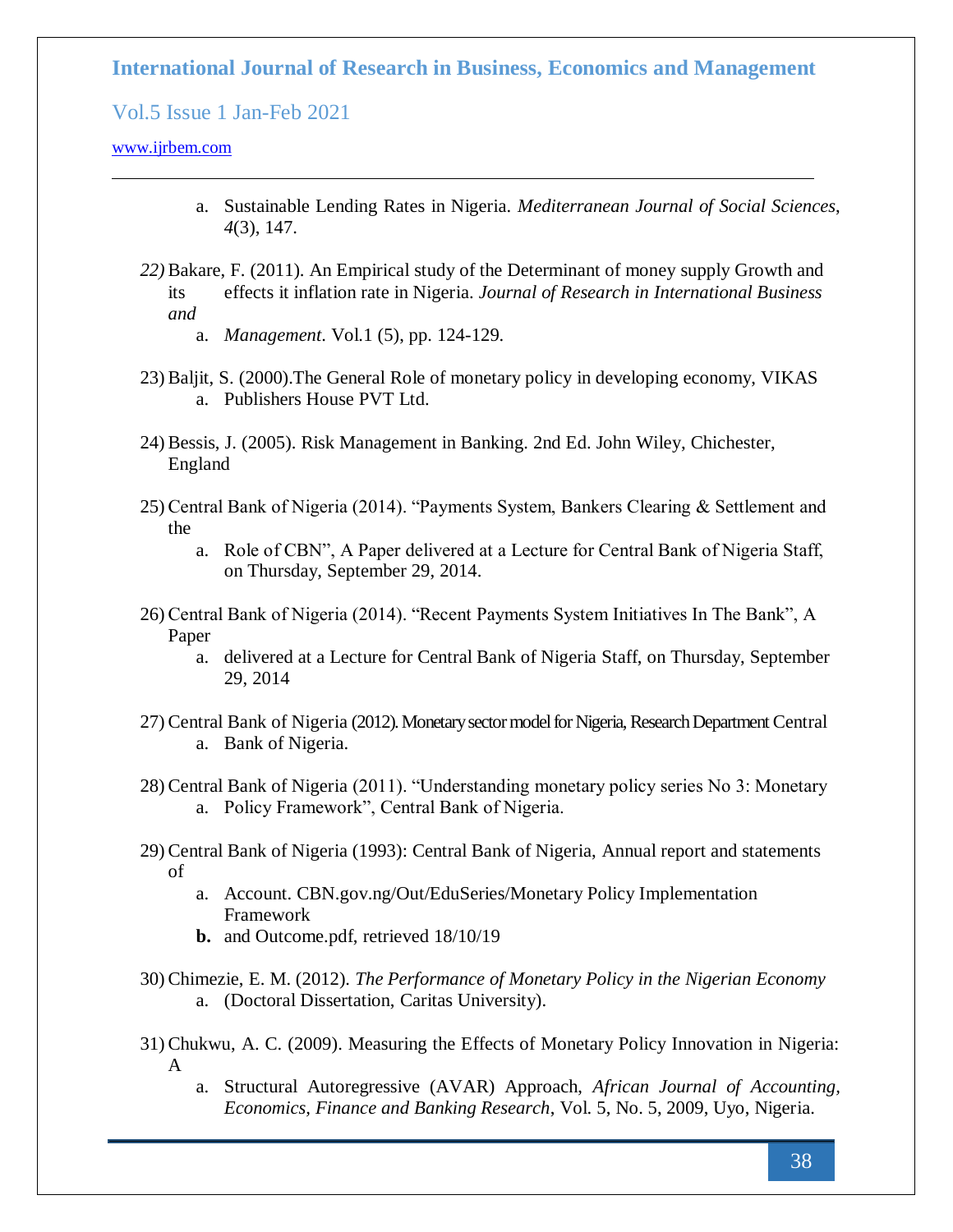Vol.5 Issue 1 Jan-Feb 2021

#### [www.ijrbem.com](http://www.ijrbem.com/)

- 32) Chukuigwe, E.C. (2008). An econometric analysis of the impact of monetary and fiscal a. policies on non-oil exports in Nigeria. *African economic and business review*, 6(2), ISSN: 1109-5609.
- 33) Crockett A. (1973): Optical choice of monetary policy instruments in a simple stochastic a. macro model, *Quarterly Journal Economics*. 84 (2): 197-216
- 34) Dewald, W. G. & Marchon, M. N. (1978). Instruments and Indicators of Monetary Policy: in

a. *Journal of monetary Economics*, Vol. 9(1).

- 35) Diamond, R. (2003). Irving Fisher on the international transmission of boom and depression
	- a. through money standard: *Journal of money, Credit and banking*, Vol. 35 pp. 49 online edition.
- 36) Ekpung, G. E., Udude, C.C. & Uwalaka, H. I. (2015). The impact of monetary policy on the
	- *a.* banking sector in Nigeria. *International Journal of Economics, Commerce and*
	- b. *Management*, 3 (5), 1015-1031.
- *37)* Fischer, S. (1993), "The Role of Macroeconomic Factors in Growth," *Journal of Monetary* 
	- a. *Economics*, Vol. 32 (1), 485–512.
- 38) Folawewo, A.O. & Osinubi, T. S. (2006). Monetary Policy and Macroeconomic Instability in
	- a. Nigeria: A rational Expectation Approach. *Journal of Social Science*, vol. 12 (2): pp.93-100.
- 39) Fontana, G. (2003). Post Keynesian approaches to endogenous money: a time framework a. Explanation, *Review of Political Economy*, *15*(3), 291-314.
- 40) Foong, K. K. (2008). "Funding Higher Education in Malaysia", Australian, Canberra, East

a. Asia Bureau of Economic Research, Working paper No. 44.

- 41) Forbes, K. (2000), "A Reassessment of the Relationship Between Inequality and Growth," a. *American Economic Review*, 90 (1), 869–887
- 42) Friedman, M. & Meiselman, D. (1963). The Stability of Monetary Velocity and the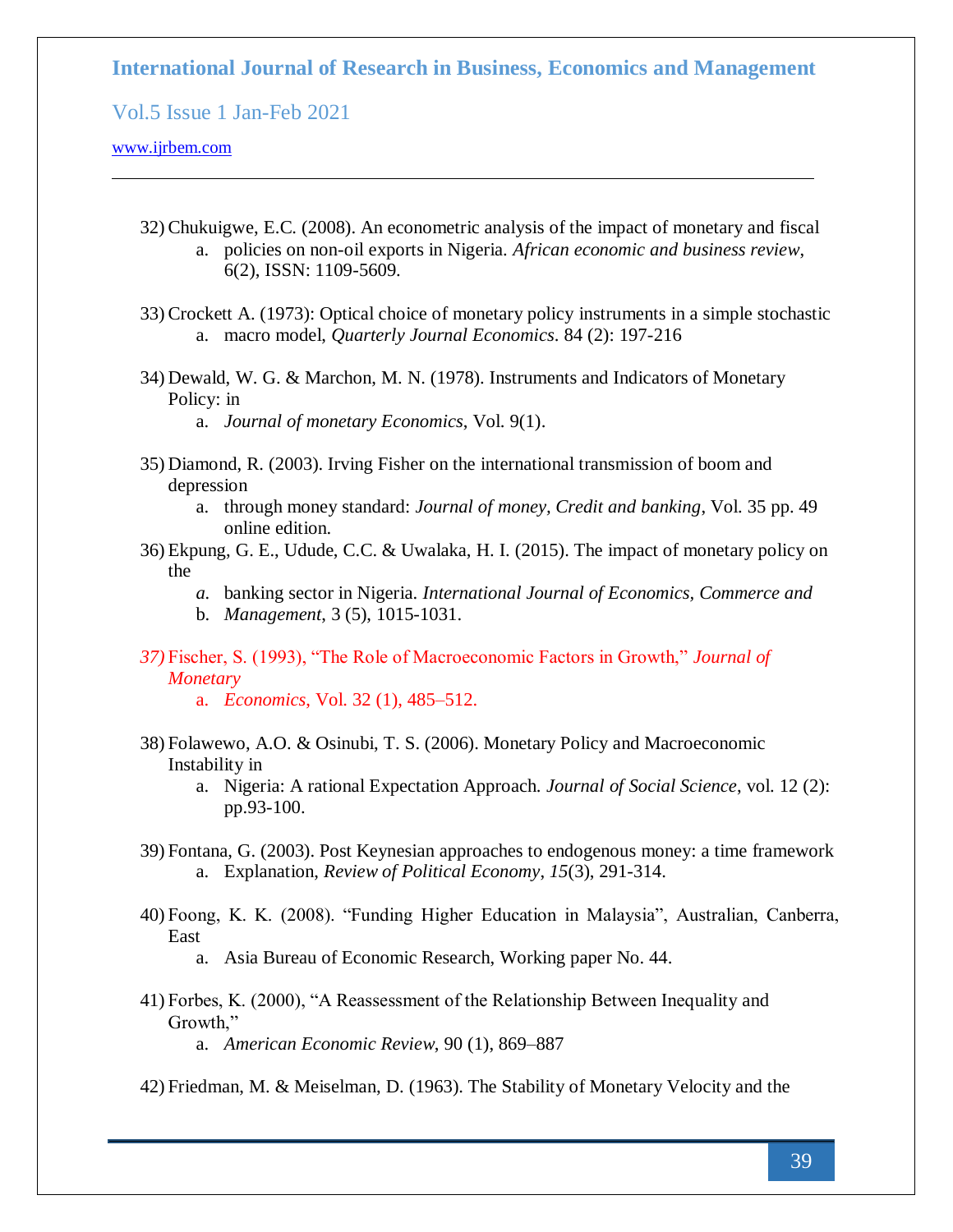Vol.5 Issue 1 Jan-Feb 2021

#### [www.ijrbem.com](http://www.ijrbem.com/)

- a. Investment Multiplier in the United States, 1887-1957 in Stabilization Policies. Prentice Hall, Englewood.
- 43) Hameed, G. K. (2012). Linkage between monetary instruments and economic growth, a. *Universal Journal of Management and Social Sciences*, 2(5), pp. 69-76.
- 44) Husnan, J. & Astiyah, S. (2005). Monetary Policy Transmission in Indonesia. Vol. 56, No. 4.
- *45)* Isedu, M. (2013). *Effects of monetary policy on macro-economic performance: the case of* 
	- a. *Nigeria* (Doctoral dissertation, University of Greenwich).
- *46)* Ituwe, C. E. (2003). Monetary and Financial Policy: Intl. An Empirical Investigation: *Nigeria* 
	- a. *Journal of Banking.*
- 47)Jhingan, M.L. (2003). Advanced Economic Theory: Micro Economies, 12 Third ed. Delhi:
	- a. Vrinda Publications Ltd
- 48) Jhingan, M. L. (2010). Macro-economic theory. 11th Revised Edition Delhi: Vrinda Publications (p) a. Limited
- 49)Joetta, C. (2007). Credit Risk Management: How to Avoid Lending Disasters and Maximize
	- a. Earnings", McGraw-Hill, New York.
- 50) Kashyap, A. K. & Stein, J., C. (1995)**.** The impact of Monetary Policy on Bank Balance a. Sheets, Carnegie-Rochester Conference series on public Policy, 42: 151-195.
- 51) Kutter, K. & Mosser, P. (2003). The Monetary Transmission Mechanism: some answers and
	- a. Further Questions, U.S: *FRBNY Economic Policy Review*.
- 52) Mansaray, M. & Swaray, S. (2013).Financial Liberalization, Monetary Policy and Money a. Demand in Sierra Leonf'. *Journal of Monetary and Economic Integration*, *12*(2), 63-90 March/April Economics; An Africa perspective; John West Publications Ltd., P. 354.
- 53) Mishkin, F. S. (2013). The Economics of money, banking, and financial markets (10th ed.).
	- a. Pearson Education, New York.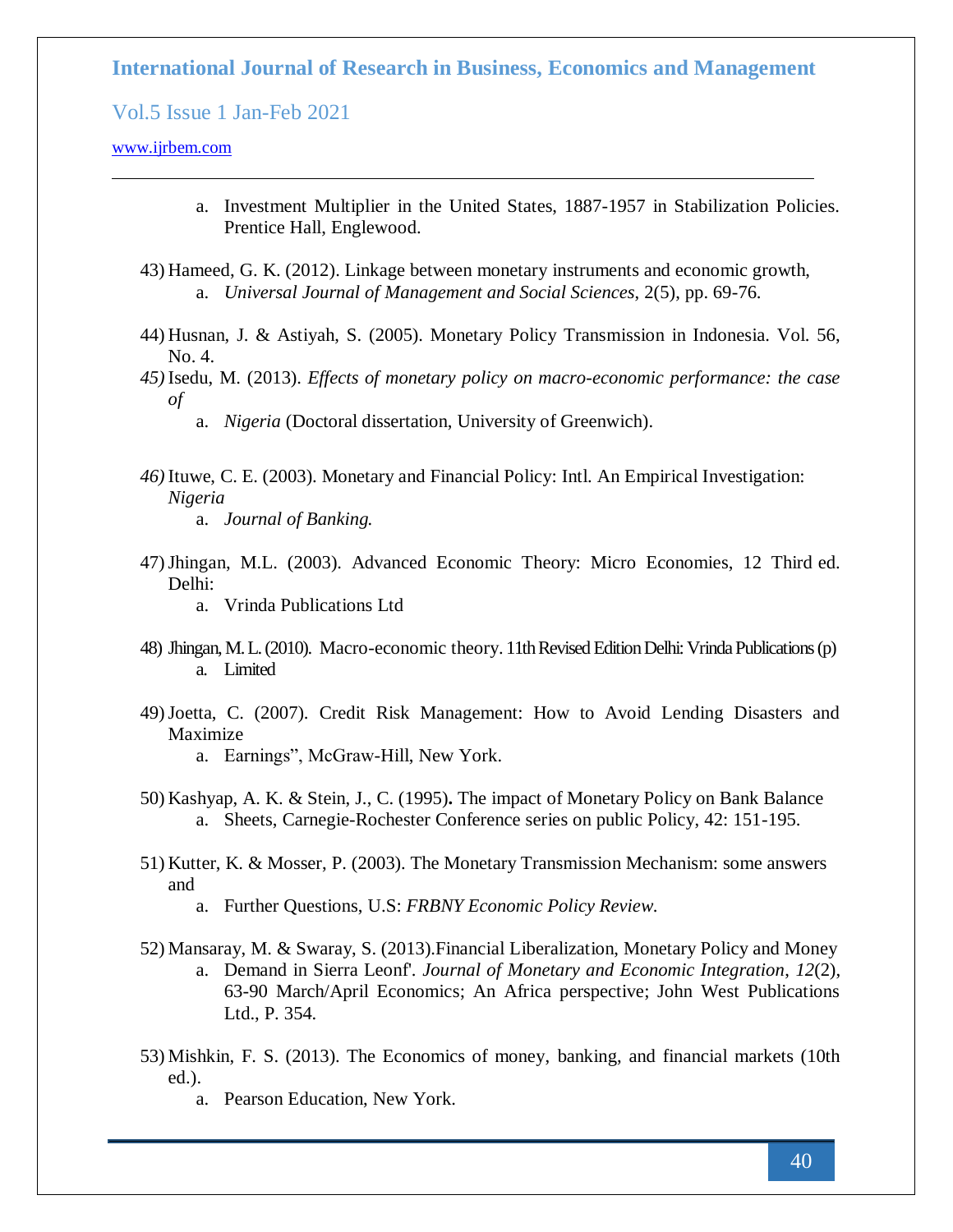Vol.5 Issue 1 Jan-Feb 2021

- 54) Mishra, G. and Pradhan, E., (2008). Monetary Economics, Nigeria: Perry Barr Ltd
- 55) Mishra, P. K. & Pardhan, B. B. (2008)**:** Financial Innovation and Effectiveness of Monetary

56) Mishra, P. K. & Pradhan, B. B. (2013). Financial innovation and effectiveness of monetary

- 57) Modigliani, M. (1963). "Handbook of Empirical Corporate Finance: Empirical Corporate a. Finance" edited by B. Espen Eckbo.
- 58) Mohammed, M. A. & Simon, A. R. (2008). Entrepreneurship in Nigeria Realities on Ground. a. *Pyrex Journal of Business and Finance Management Research*, 006-009
- 59) Morander, F. & Schmidt, K. (2002). Monetary Policy under Uncertainty and learning: Ed. 1. a. Vol. 13. Chap 11. pp. 413-450.
- 60) Ndiomu, O. (1993): On Effectiveness of Monetary Policy Economics Review. March pp. a. 500.540
- 61) Ndugbu, M. O. & Okere, P. (2015). Monetary policy and the performance of deposit money
	- a. banks: The Nigerian experience. *European Journal of Business and Management*, 7
	- b. (17), 65-72.
- 62) Nwankwo, L. (2000). "The Management of Monetary and Banking Polices by the CBN." a. CBN Bullion, Lagos, Vol. 21(2), pp. 9-26.
- 63) Nwankwo, G.O. (2000). Basic Economics, An introduction for West African Students, a. Cambridge University Press, p. 23.
- 64) Obidike, P. C., Ejeh, G. C. & Ugwuegbe, S. U. (2015). The impact of interest rate spread on
	- *a.* the performance of Nigerian Banking Industry. *Journal of Economics and Sustainable*
	- b. *Development* , 6(12), 131-139

a. Policy.

a. policy. http://ssrn.com/abstract=1262657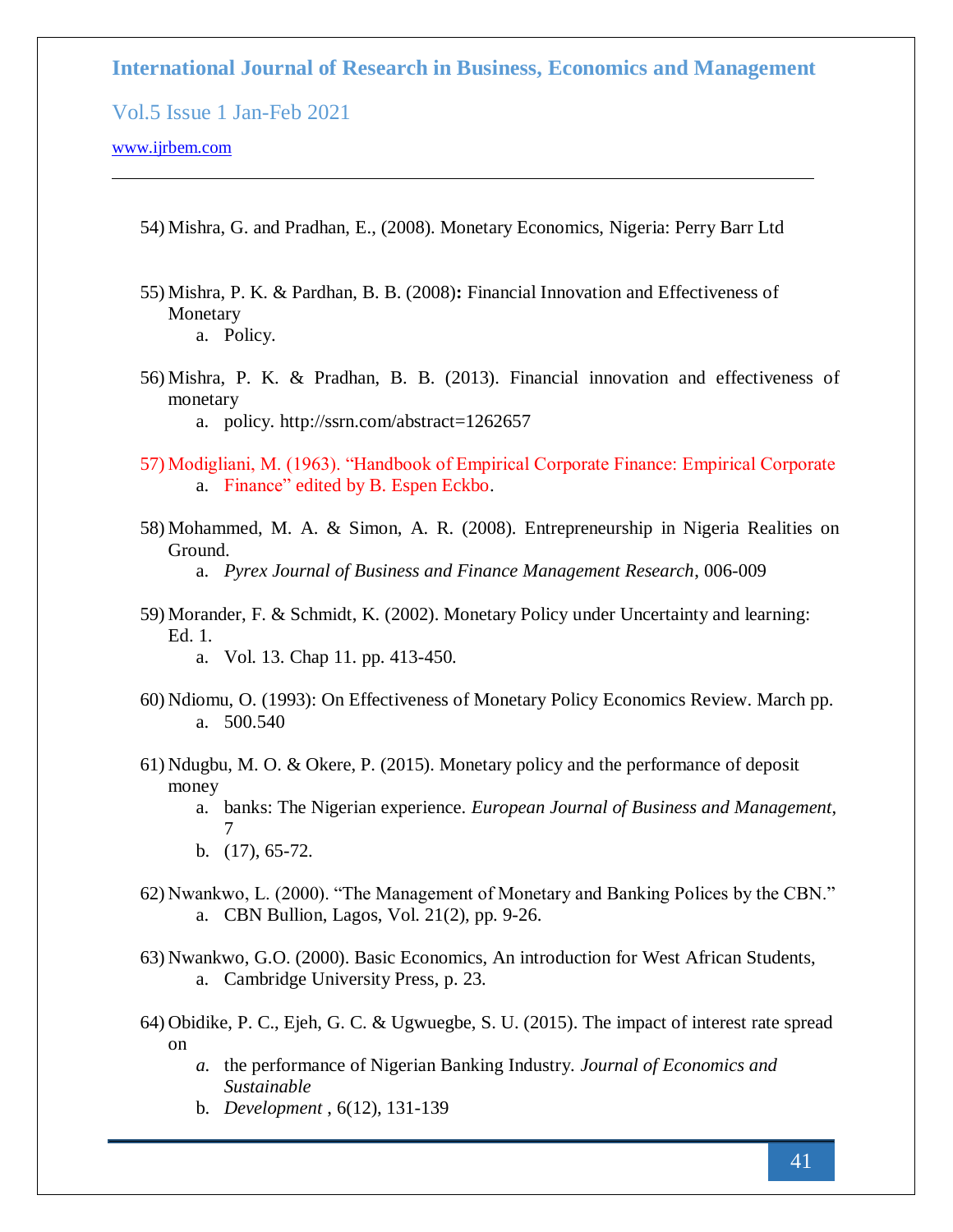Vol.5 Issue 1 Jan-Feb 2021

[www.ijrbem.com](http://www.ijrbem.com/)

- 65) Odufalu, O. (1994). Monetary and banking profitability in Nigeria. First Bank Nigeria Plc,
	- a. Bi-Annual Review, 4(8).
- 66) Odozi, V. A. (1992). Recent Monetary Policy Developments and measures to Attract Foreign
	- a. Investment in Nigeria. CBN Bullion.
- *67)* Okoro, A. S. (2013). Impact of monetary policy on Nigerian economic growth. *Prime a. Journalof Social Science*, 2(2), 195-199.
- 68) Okoye, V. and Eze, R.O. (2013), effect of bank lending rate on the performance of Nigerian
	- a. deposit money banks, *International Journal of Business and Management Review*, Vol. 1, No. 1, March 2013, pp.34-43.
- *69)* Onafowora, O. A. (2012). *Research Companion Nigeria,*
- 70) Onouorah, C. A., Shaib I. O., Oyathelemi E. & Friday, O. I**.** (2011), "The Impact of a. Monetary Policy on Micro Economy and Private Investment in Nigeria", *Research Journal of Finance and Accounting*, Vol. 2, No. 6: 65 -75
- *71)* Onyeiwu, C. (2012). Monetary policy and Economic growth of Nigeria, *Journal of*  a. *Economics and Sustainable Development*, 3(7), pp. 62-70.
- 72) Onyido, C. B. (1993). Evolution of the Monetary Policy Framework in Nigeria.
- 73) Orji, C. G. (2006). The effect of monetary policy on price stability in Nigeria. A Research a. project submitted to the department of Economics, Faculty of social sciences, NnamdiAzikiwe University, Awka, Nigeria.
- 74) Pius, P. I. (2015). The Impact of the Central Bank of Nigeria (CBN) Cashless Policy On The
	- a. Banking Sub Sector In Sokoto Metropolis.
- 75) Punita, R. & Somaiya, K. J. (2006). Monetary policy: Its impact on the Profitability of Banks
	- a. in India, *International Business & Economics Research Journal*, 5(3).
- 76) Ramlett, A. (1969). "On Effectiveness of Monetary Policy". *American Economic Review*, a. March pp.500-540